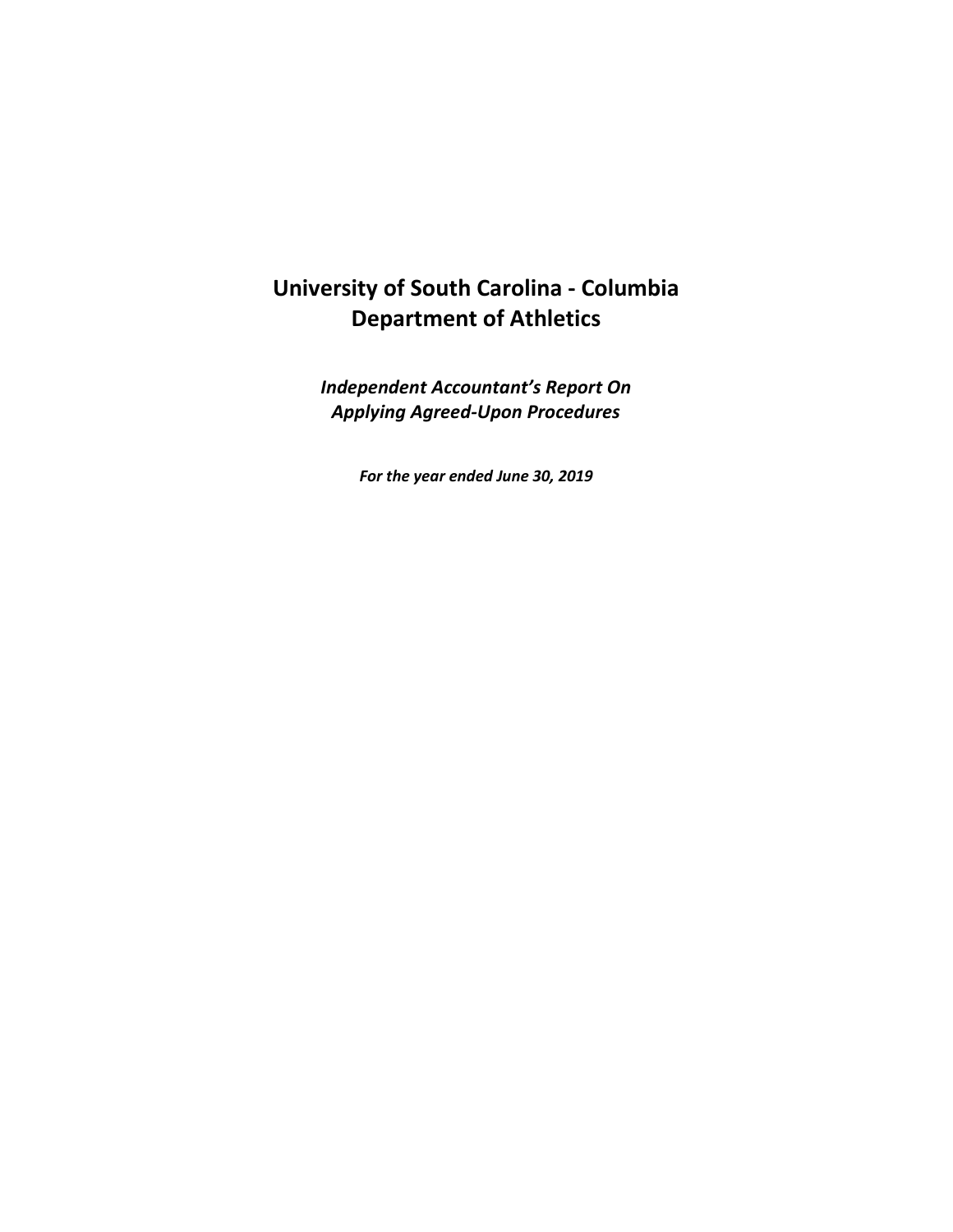|                     | Page |
|---------------------|------|
|                     |      |
| <b>Attachment A</b> |      |
|                     |      |
|                     |      |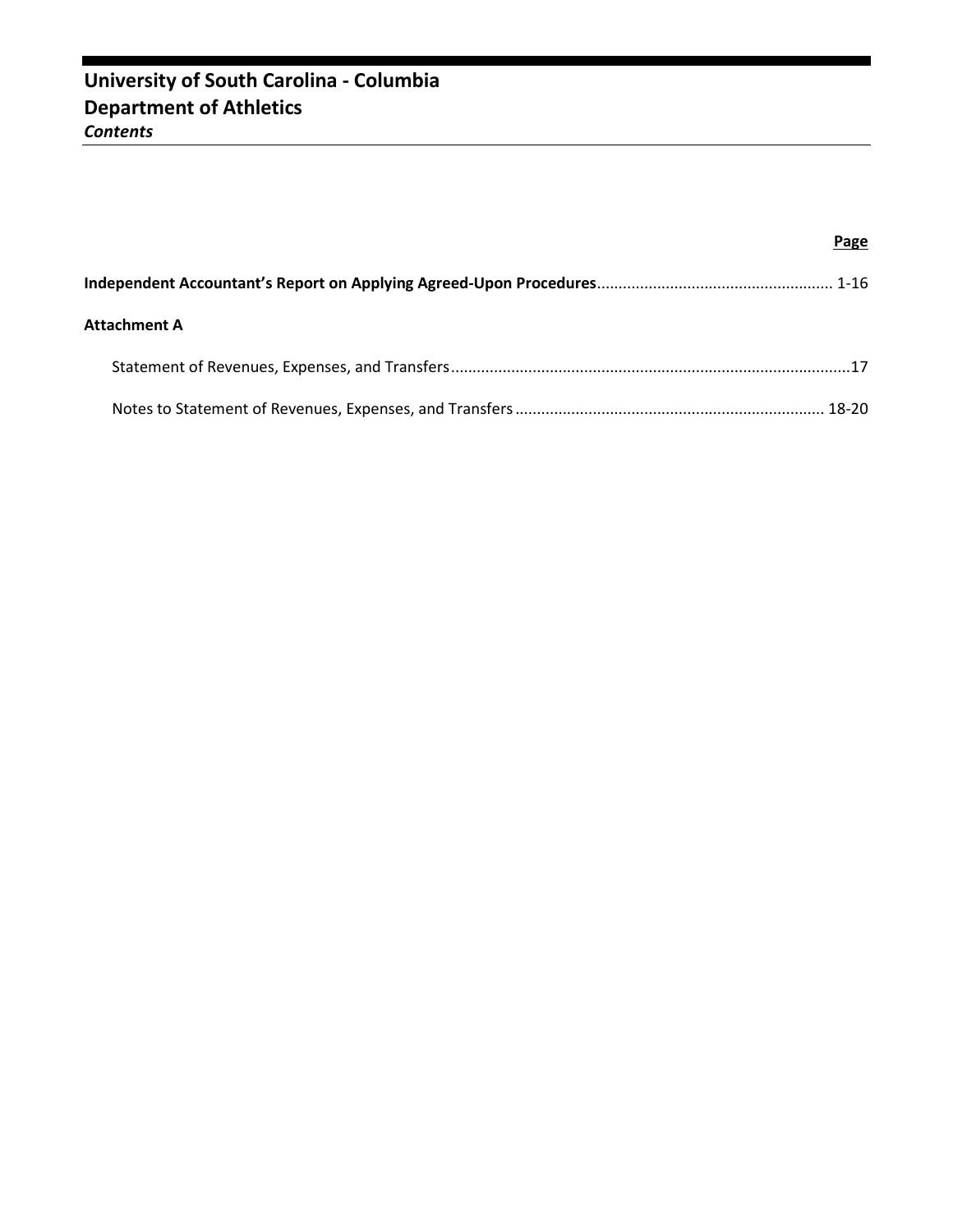

#### **Independent Accountant's Report on Applying Agreed-Upon Procedures**

The Audit and Compliance Committee University of South Carolina - Columbia Columbia, South Carolina

We have performed the procedures described below, which were agreed to by the Audit and Compliance Committee and management of the University of South Carolina - Columbia (the University), Department of Athletics (the Department), solely to assist the Department's management in its evaluation of compliance with National Collegiate Athletic Association (NCAA) Bylaw 3.2.4.15 for the year ended June 30, 2019. The Department's management is responsible for the accompanying Statement of Revenues, Expenses and Transfers and for the Department's compliance with the NCAA's requirements. The sufficiency of the procedures is solely the responsibility of the parties specified in the report. Consequently, we make no representation regarding the sufficiency of the procedures described below either for the purpose for which this report has been requested or for any other purpose.

Per your instructions, this report includes only those exceptions exceeding \$100,000 unless otherwise specified below. The procedures and associated findings are as follows:

#### **AGREED-UPON PROCEDURE #1**

We obtained from the Department's management the Statement of Revenues, Expenses and Transfers (the Statement).

#### *Findings:*

We found no exceptions as a result of these procedures.

#### **AGREED-UPON PROCEDURE #2**

We compared and agreed each revenue category reported in the Statement for the year ended June 30, 2019 to supporting schedules provided by the Department. If a specific reporting category was less than 4.0% of the total revenues, no procedures were required for the specific category.

#### *Findings:*

We found no exceptions as a result of these procedures.

#### **AGREED-UPON PROCEDURE #3**

We compared each major revenue category over 10% of total revenues to the prior period amounts (fiscal year 2018) and budget estimates. We inquired of management to obtain explanations for variances greater than 10%.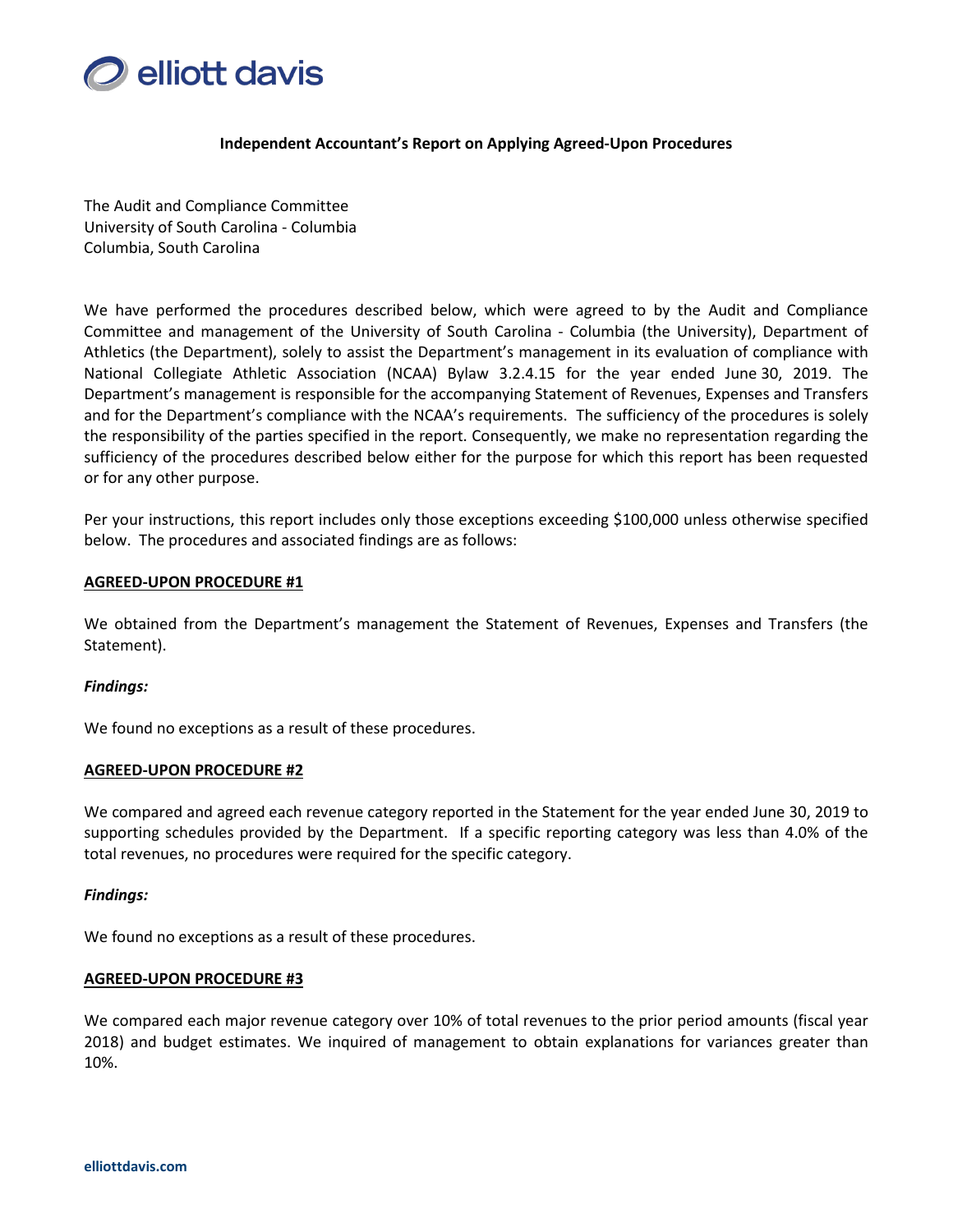Per management, budgets are not prepared on a basis consistent with NCAA definitions for the revenue reporting categories. As such, we did not compare each major revenue reporting category to budget estimates. Explanations for variances greater than 10% from the prior year are as follows:

*Contributions* - Decreased by approximately \$6,300,000, or 17%. Per management, the decrease is primarily attributable to a decrease of approximately \$4,300,000 in gifts received from the University of South Carolina Educational Foundation due to less capital projects, expenditures and special projects being undertaken by the Department. The decrease was offset, in part, by the decrease reflected in the direct facilities and administrative support expense reporting category. The remainder of the decrease was attributable to a decrease of approximately \$1,800,000 in gifts received from the Gamecock Club of the University of South Carolina as the result of decreased membership dues from the prior year.

# **AGREED-UPON PROCEDURE #4**

We compared tickets sold, complimentary tickets provided, and unsold tickets for football and men's basketball per the Department's ticketing system's Event Audit Reports for the year ended June 30, 2019 to the related revenue reported by the Department in the Statement and recalculated.

# *Findings:*

We found no exceptions as a result of these procedures.

# **AGREED-UPON PROCEDURE #5**

We planned to obtain the Department's calculation of student athletic fees and perform the following procedures:

- a. Recalculate student athletic fees by multiplying total student enrollment by athletic fee per student.
- b. Compare student enrollment used in the calculation to the University's official enrollment data obtained from the Institutional Assessment and Compliance (IAC) for the Fall 2018 and Spring 2019 semesters.
- c. Compare the total of the University's calculation for student athletic fees to the Statement.
- d. Obtain documentation of the University's methodology for allocating student fees to the Department and compare allocation to supporting documents such as seat manifests, ticket sales reports and student fee totals.

# *Findings:*

Per management, student activity/ticket fees are reported in admissions/ticket sales revenue on the Statement and were less than 4% of total revenues; therefore, no procedures were required for this specific category.

# **AGREED-UPON PROCEDURE #6**

We planned to obtain a schedule of the direct state or other governmental support recorded by the Department during the year ended June 30, 2019 and compare to State appropriations, institutional authorizations and/or other corroborative supporting documentation and recalculate totals.

# *Findings:*

Per management, the Department received no direct state or other governmental support during the year ended June 30, 2019.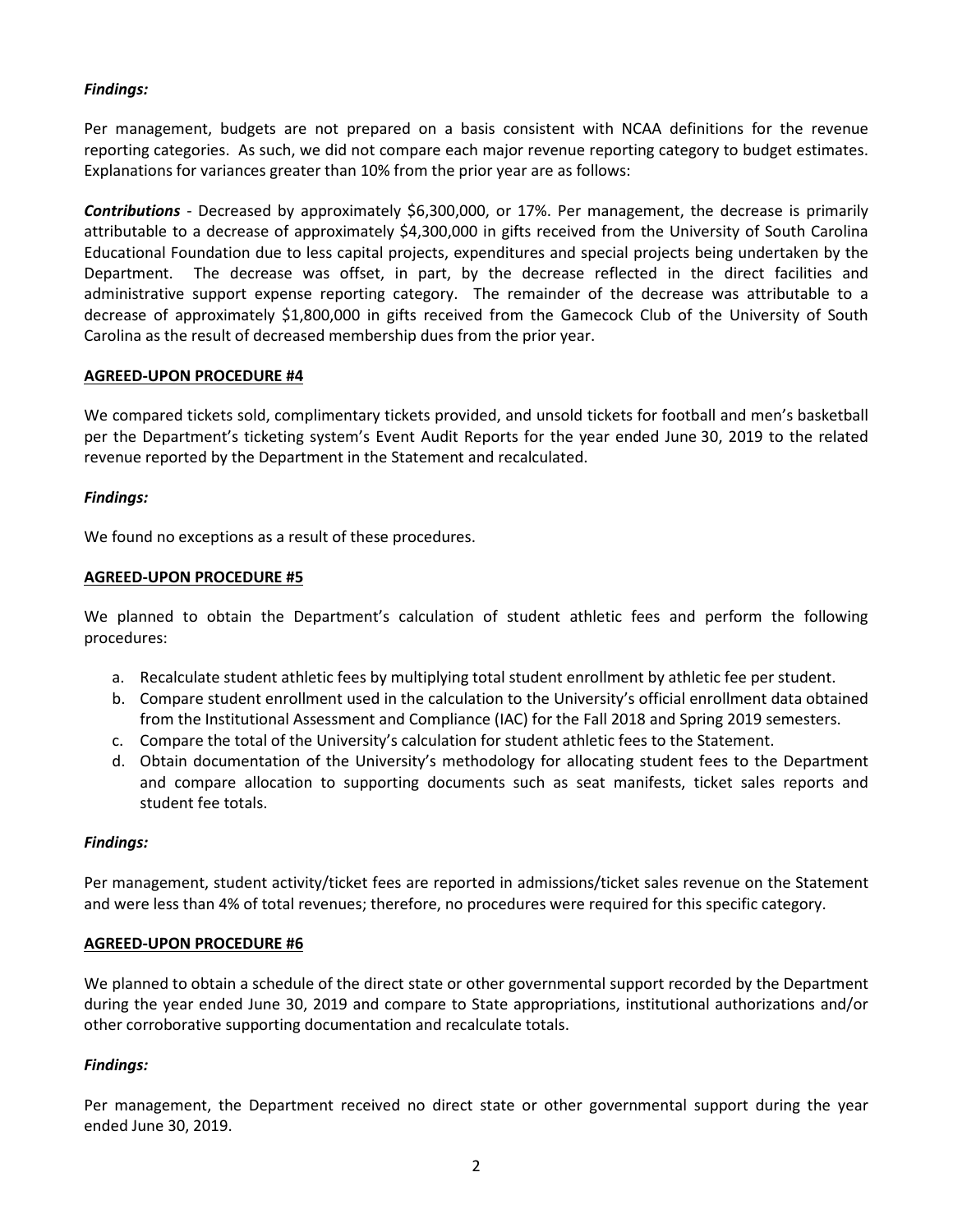We planned to compare the direct institutional support recorded by the Department during the year ended June 30, 2019 with institutional supporting budget transfers documentation and/or other corroborative supporting documentation and recalculate totals.

### *Findings:*

Per management, direct institutional support was less than 4% of total revenues; therefore, no procedures were required for this specific category.

#### **AGREED-UPON PROCEDURE #8**

We planned to compare the transfers back to the University with permanent transfers back to the University from the Department and recalculate totals.

### *Findings:*

Per management, transfers back to the University were less than 4% of total revenues; therefore, no procedures were required for this specific category.

#### **AGREED-UPON PROCEDURE #9**

We planned to obtain a schedule of the Department's indirect institutional support for the year ended June 30, 2019, as prepared by the University's Facilities Department, and compare the total of the schedule to the corresponding amount on the Statement and recalculate totals.

#### *Findings:*

Per management, the Department received no indirect facilities support revenue during the year ended June 30, 2019.

#### **AGREED-UPON PROCEDURE #10**

We planned to select two settlement statements (one football and one basketball) for away games from a schedule provided by the Department. For each of these settlement statements, we planned to compare the settlement revenue on the schedule to amounts specified in contracts provided by the Department.

#### *Findings:*

Per management, guarantee revenue was less than 4% of total revenues; therefore, no procedures were required for this specific category.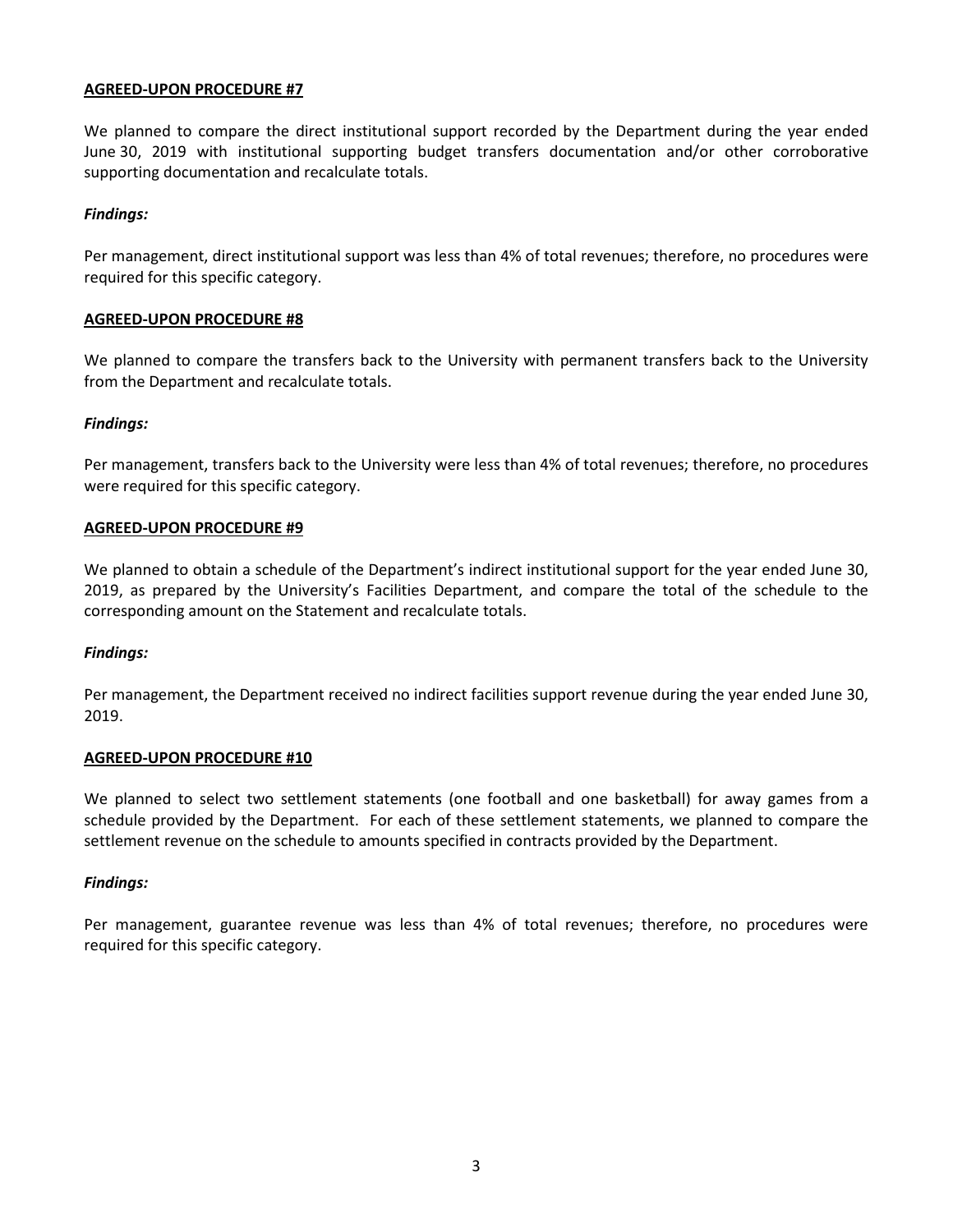We obtained a schedule of contributions for the year ended June 30, 2019 and identified any contributions in excess of 10% of total contributions. For contributions in excess of 10% of total contributions, we compared the amounts to supporting documentation and recalculated totals.

### *Findings:*

We found no exceptions as a result of these procedures.

#### **AGREED-UPON PROCEDURE #12**

We planned to obtain from the Department a schedule of in-kind gifts recorded by the Department for the year ended June 30, 2019 and recalculate totals and compare amounts in the schedule to amounts reported in the Statement.

### *Findings:*

Per management, in-kind gifts were less than 4% of total revenues; therefore, no procedures were required for this specific category.

### **AGREED-UPON PROCEDURE #13**

We obtained from the Department a report detailing all compensation and benefits provided by a third party recorded by the Department for the year ended June 30, 2019. We haphazardly selected three coaches from the report and, for each coach selected, compared the compensation and benefits provided by a third party on the schedule provided by the Department to amounts specified in the related contracts. We footed and cross-footed the schedule of compensation and benefits provided by a third party and agreed the total to the Statement.

#### *Findings:*

We found no exceptions as a result of these procedures.

#### **AGREED-UPON PROCEDURE #14**

We obtained a detail of broadcast, television, radio and internet rights revenue for the year ended June 30, 2019, compared the detail to amounts reported in the Statement and recalculated totals. We then judgmentally selected two contracts from the detail. For each contract selected, we compared the amounts reflected in the contracts provided to the corresponding revenue amounts in the Statement.

#### *Findings:*

Per management, all broadcast, television, radio and internet rights revenue is received through a distribution from the Southeastern Conference. We found no exceptions as a result of these procedures.

#### **AGREED-UPON PROCEDURE #15**

We planned to obtain the revenue distribution agreements from the NCAA and compare to the corresponding revenue amounts in the Statement.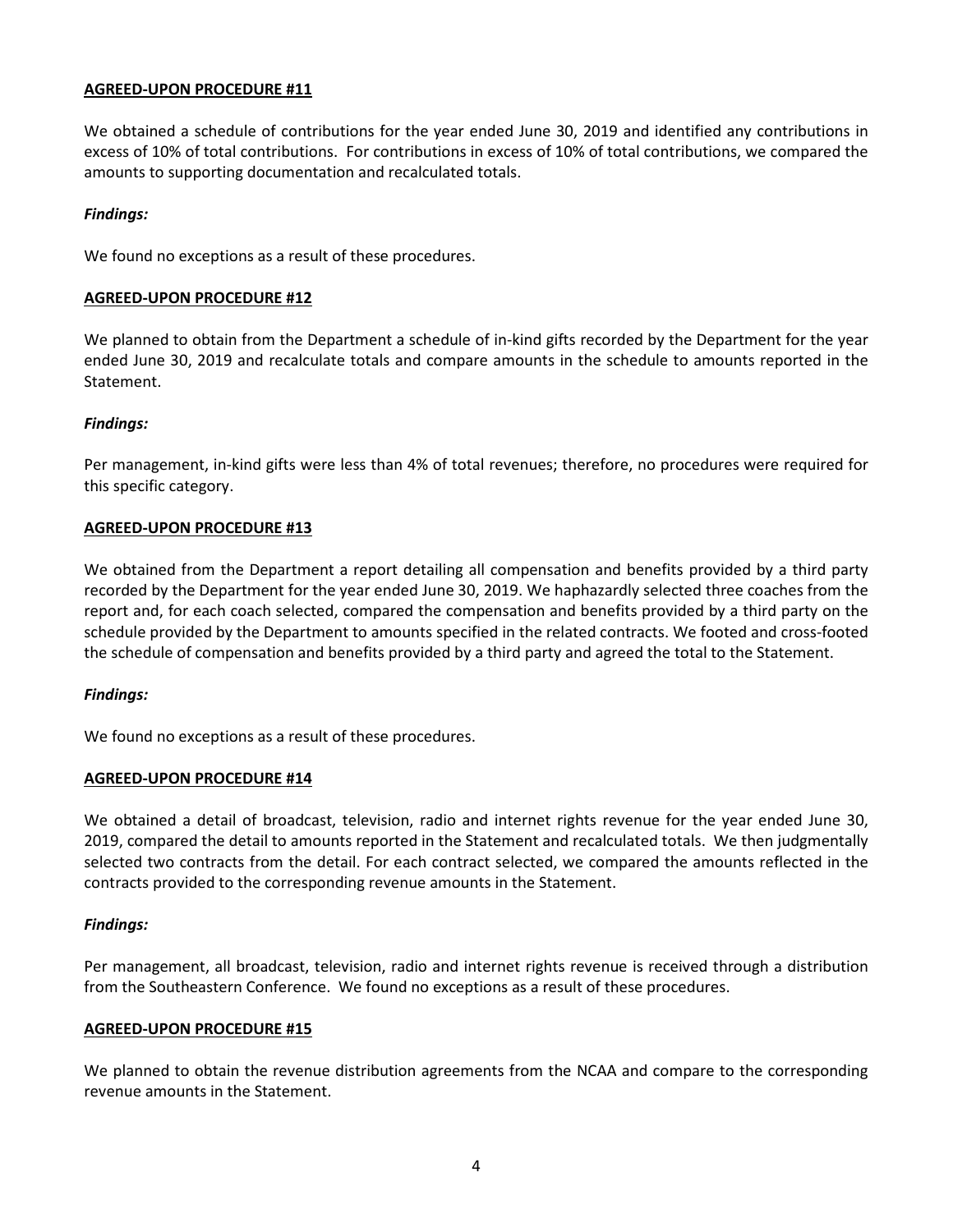Per management, NCAA revenue was less than 4% of total revenues; therefore, no procedures were required for this specific category.

# **AGREED-UPON PROCEDURE #16**

We obtained the revenue distribution agreements from the Southeastern Conference and compared to the corresponding revenue amounts in the Statement.

# *Findings:*

We found no exceptions as a result of these procedures.

### **AGREED-UPON PROCEDURE #17**

We planned to obtain a schedule of program, concession, novelty sales and parking revenue recorded by the Department for the year ended June 30, 2019 and compare the total of the schedule to the corresponding revenue amounts in the Statement and recalculate totals.

### *Findings:*

Per management, program, concession, novelty sales and parking revenue was less than 4% of total revenues; therefore, no procedures were required for this specific category.

### **AGREED-UPON PROCEDURE #18**

We obtained a detail of contracts for royalties, licensing, advertisements, and sponsorships for the year ended June 30, 2019, compared the detail to amounts reported in the Statement and recalculated totals. We then judgmentally selected two contracts from the detail. For each contract selected, we compared the amounts reflected in the contracts to the corresponding revenue amounts in the Statement.

# *Findings:*

We found no exceptions as a result of these procedures.

#### **AGREED-UPON PROCEDURE #19**

We planned to obtain sports camp contract(s) between the Department and the person(s) conducting Department sport camps or clinics during the year ended June 30, 2019 and inquire of management the Department's methodology of recording revenues from sport camps.

# *Findings:*

Per management, sports camp revenue was less than 4% of total revenues; therefore, no procedures were required for this specific category.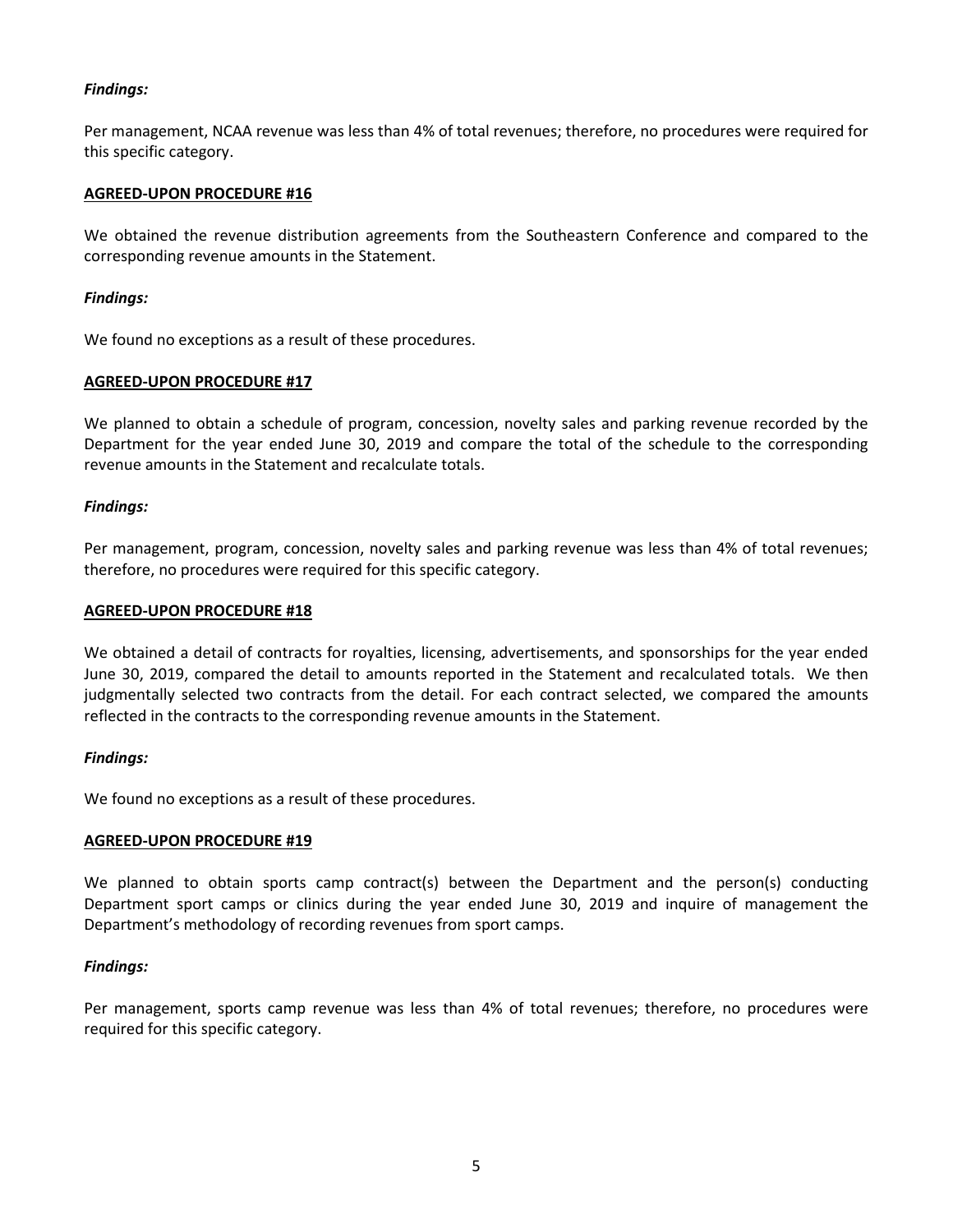For the sports camp contract(s) identified in procedure #19, we planned to obtain a schedule of sports camp participants and haphazardly select a sample of three individual camp participant cash receipts from the schedule of sports camp participants and agree each selection to the Department's general ledger and/or the Statement and recalculate totals.

#### *Findings:*

Per management, sports camp revenue was less than 4% of total revenues; therefore, no procedures were required for this specific category.

### **AGREED-UPON PROCEDURE #21**

We planned to obtain agreements related to the Department's revenues from post-season bowl participation and compare the amounts reported in the agreements to the corresponding revenue amounts in the Statement.

### *Findings:*

Per management, bowl revenue was less than 4% of total revenues; therefore, no procedures were required for this specific category.

### **AGREED-UPON PROCEDURE #22**

We compared and agreed each expense category reported in the Statement for the year ended June 30, 2019 to supporting schedules provided by the Department. If a specific reporting category was less than 4.0% of the total expenses, no procedures were required for the specific category.

#### *Findings:*

We found no exceptions as a result of these procedures.

#### **AGREED-UPON PROCEDURE #23**

We compared each major expense category over 10% of total expenses to the prior period amounts (fiscal year 2018) and budget estimates. We inquired of management to obtain explanations for variances greater than 10%.

#### *Findings:*

Per management, budgets are not prepared on a basis consistent with NCAA definitions for expense reporting categories. As such, we did not compare each major expense reporting category to budget estimates. Explanations for variances greater than 10% from the prior year are as follows:

*Athletic student financial aid* - Increased by approximately \$3,000,000, or 18%. Per management, the increase is primarily attributable to the Department assuming management of the Dodie Athletics Cafeteria (Cafeteria) during the current year which was previously managed by a third party. As a result, the cost of providing meals, which is included in room and board fees, to student athletes increased from the prior year. The remainder of the difference is primarily attributable to tuition and fee increases from the prior year.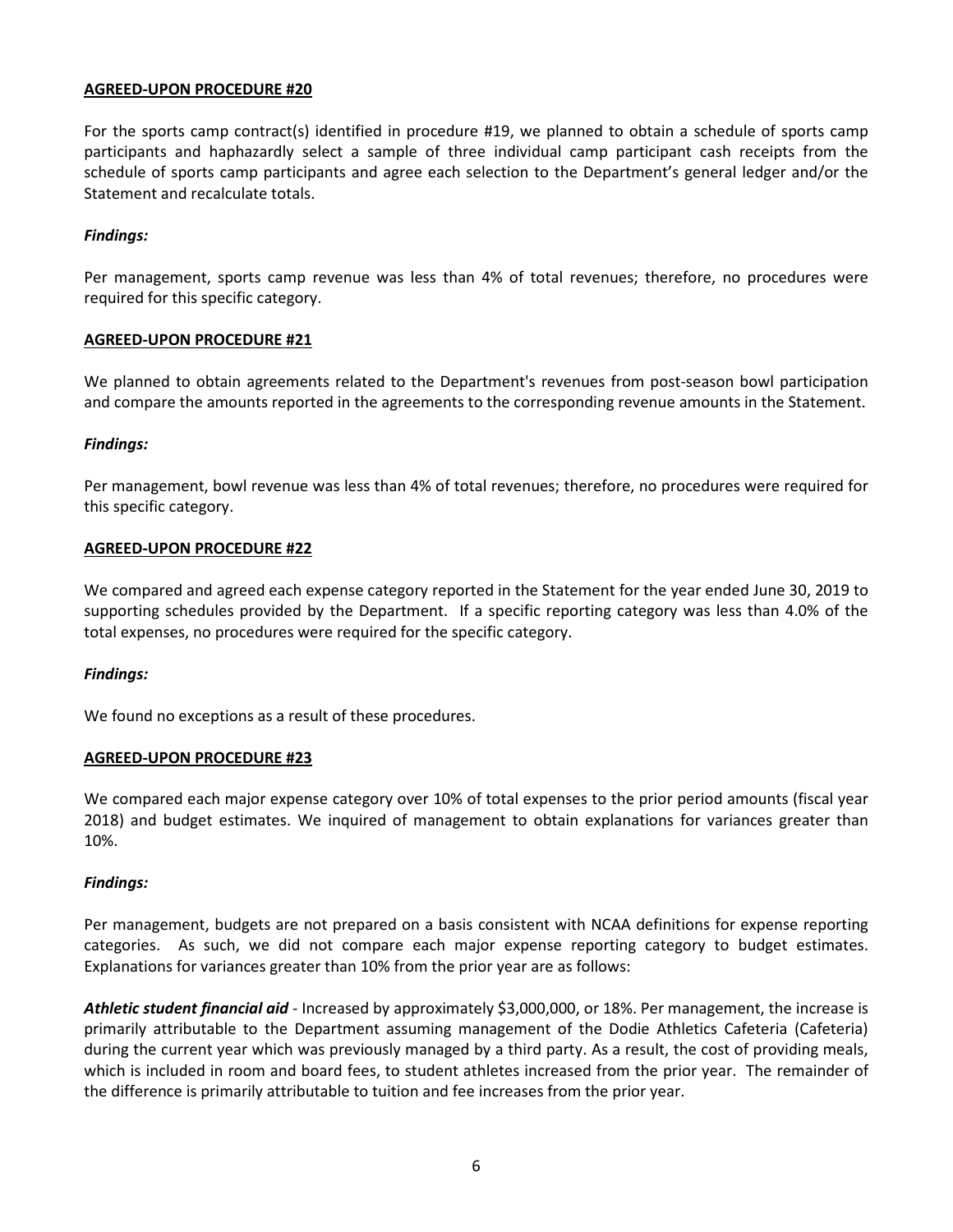*Support staff/administrative salaries, benefits, and bonuses paid by the Department and related entities -* Increased by approximately \$2,800,000 or 12%. Per management, the increase is mostly attributable to assuming management of the Cafeteria as described above and the associated increased cost of related support staff. The remainder of the increase is mostly related to new hires and current year raises.

*Direct facilities and administrative support* - Decreased by approximately \$4,200,000, or 21%. Per management, the decrease is primarily attributable to a decrease in capital projects, expenditures and special projects being undertaken by the Department. Additionally, utilities decreased by approximately \$451,000 due to decreased electrical rates.

# **AGREED-UPON PROCEDURE #24**

We planned to haphazardly select two settlement reports for guarantees for visiting teams from a schedule provided by the Department. For each of these guarantees, we planned to compare the guarantees expense on the schedule to the amounts specified in game contracts.

### *Findings:*

Per management, guarantees expense was less than 4% of total expenses; therefore, no procedures were required for this specific category.

#### **AGREED-UPON PROCEDURE #25**

We planned to obtain a copy of the Department's team recruiting expense policies and compare it to related policies documented in the NCAA Division I Manual. In addition, we planned to obtain a general ledger detail of recruiting expenses for the year ended June 30, 2019 and compare it to the amount reported in the Statement and recalculate totals.

#### *Findings:*

Per management, recruiting expense was less than 4% of total expenses; therefore, no procedures were required for this specific category.

#### **AGREED-UPON PROCEDURE #26**

We obtained a copy of the Department's team travel expense policies and compared it to related policies documented in the NCAA Division I Manual. In addition, we obtained a general ledger detail of travel expenses for the year ended June 30, 2019 and compared it to the amount reported in the Statement and recalculated totals.

#### *Findings:*

We found no exceptions as a result of these procedures.

#### **AGREED-UPON PROCEDURE #27**

We obtained a schedule of athletic facilities debt service, leases and rentals recorded by the Department for the year ended June 30, 2019. From the schedule provided, we selected the two highest facility payments and haphazardly selected one additional facility payment and compared amounts reported in the schedule to supporting debt/rental agreements. In addition, we compared amounts on the schedule to the Department's general ledger and recalculated totals.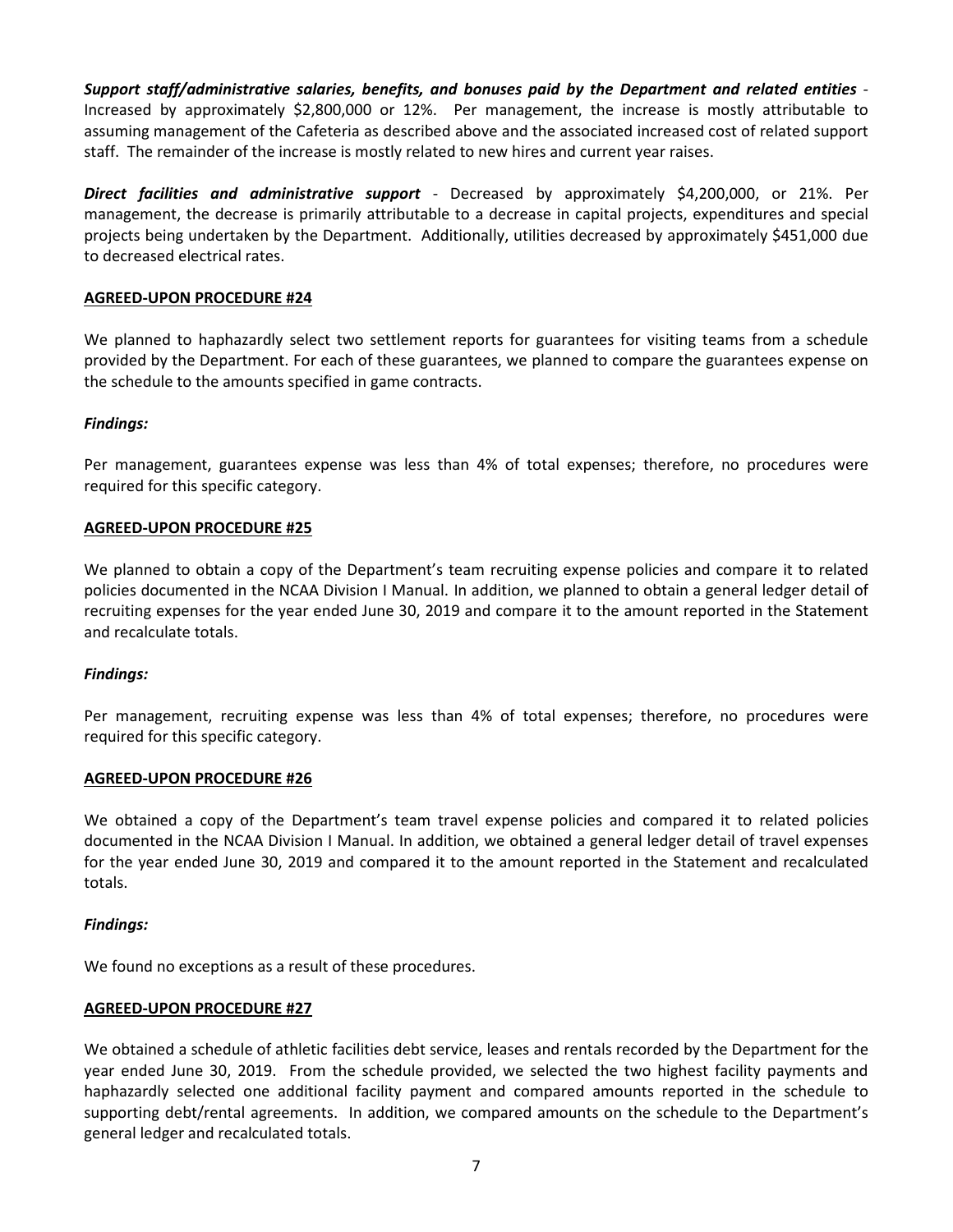We found no exceptions as a result of these procedures.

# **AGREED-UPON PROCEDURE #28**

We obtained from management a repayment schedule of all outstanding intercollegiate athletics debt during the year ended June 30, 2019 and recalculated annual maturities, consisting of principal and interest, provided in the schedule. We compared the total maturities and total outstanding athletic related debt to supporting documentation and the Department's general ledger.

# *Findings:*

We found no exceptions as a result of these procedures.

### **AGREED-UPON PROCEDURE #29**

We compared the total outstanding University related debt to supporting documentation and the University's audited financial statements, if available, or the University's general ledger.

### *Findings:*

We found no exceptions as a result of these procedures.

### **AGREED-UPON PROCEDURE #30**

We obtained a schedule of all athletics dedicated endowments maintained by the Department, the University and affiliated Organizations for the year ended June 30, 2019 and compared the total fair market value of the athletics dedicated endowments to supporting documentation, the Department's general ledger, and audited financial statements, if available.

# *Findings:*

We found no exceptions as a result of these procedures.

#### **AGREED-UPON PROCEDURE #31**

We obtained from management a schedule of all University endowments for the year ended June 30, 2019. We then compared the total fair market value of the University's endowments to supporting documentation, the University's general ledger, or audited financial statements, if available.

# *Findings:*

We found no exceptions as a result of these procedures.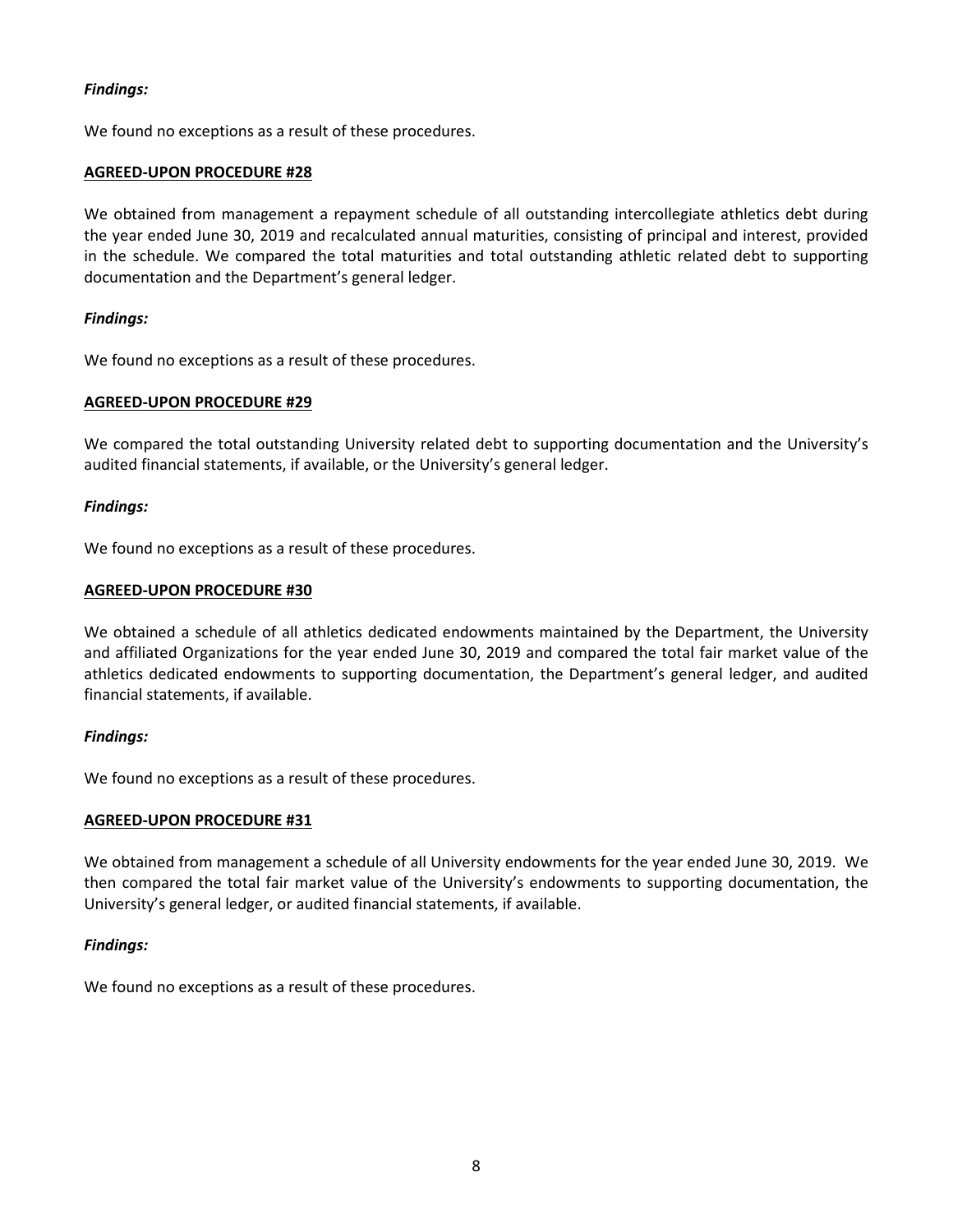We obtained from management a schedule of athletics related capital expenditures made by the Department, the University and affiliated organizations for the year ended June 30, 2019. From the schedule we selected a sample of three transactions and compared the amounts reported in the schedule to supporting documentation. In addition, we compared amounts on the schedule to the Department's general ledger and recalculated totals.

### *Findings:*

We found no exceptions as a result of these procedures.

### **For procedures 33-48, all exceptions will be reported regardless of dollar amount.**

### **AGREED-UPON PROCEDURE #33**

We randomly selected a sample of five receipts for the year ended June 30, 2019 from a detail of cash receipts provided by the Department. For each receipt selected, we performed the following procedures:

- a. Compared the receipt to the daily cash receipts report,
- b. Compared the daily cash receipts report to the validated deposit slip, and
- c. Compared the receipt to posting in the general ledger.

### *Findings:*

We found no exceptions as a result of these procedures.

# **AGREED-UPON PROCEDURE #34**

We planned to obtain for the year ended June 30, 2019 a detail of Department endowments and a detail of endowment expenses. From the detail of Department endowments, we planned to haphazardly select two endowments and perform the following procedures:

- a. Haphazardly select three transactions from the detail of endowment expenses and obtain the related invoice.
- b. Compare the description of goods or services reflected in the invoices obtained in procedure "a" to stipulations noted in the selected endowment's agreement.

# *Findings:*

Per management, revenues derived from the endowment and investment income reporting category were less than 4% of total revenues; therefore, no procedures were required for this specific category.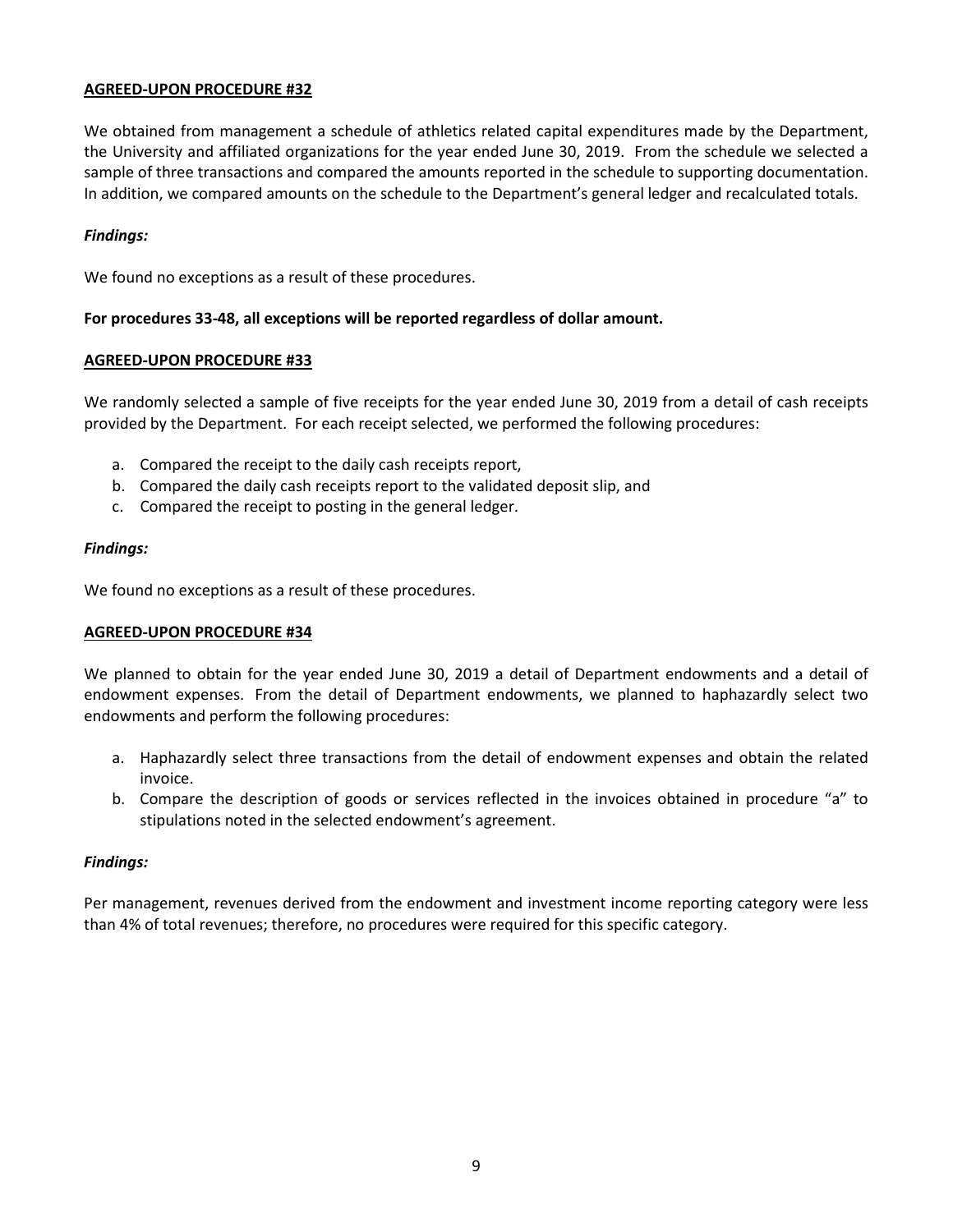We planned to obtain the general ledger details for the following expense categories:

- a. Equipment, uniforms and supplies,
- b. Game expenses,
- c. Fundraising, marketing and promotion,
- d. Sports camp expenses,
- e. Spirit groups,
- f. Direct facilities and administrative support,
- g. Medical expenses and insurance,
- h. Memberships and dues,
- i. Student athlete meals (non-travel),
- j. Bowl expenses,
- k. Other operating expenses
- l. Conference realignment expenses, and
- m. Transfers to University

For each category that is greater than 4% of total expenses, we compared the general ledger detail to the total expenses reported and haphazardly selected a sample of two transactions. For each transaction selected, we compared the amount reported in the general ledger to a supporting invoice.

# *Findings:*

Per management, equipment, uniforms and supplies, fundraising, marketing and promotion, sports camp expenses, spirit groups, medical expenses and insurance, memberships and dues, student athlete meals (nontravel), bowl expenses, and other operating expenses were each less than 4% of total expenses; therefore, no procedures were required for these specific categories. Management also stated there were no conference realignment expenses. The remaining expense categories noted above in this procedure were tested and we had no exceptions as a result of these procedures.

# **AGREED-UPON PROCEDURE #36**

We obtained a squad/eligibility list for each sponsored sport and randomly selected a sample of 40 student athletes (10% of total student athletes who received financial aid during the year ended June 30, 2019 or a maximum of 40). For each student athlete selected, we performed the following procedures:

- a. Obtained the individual student account detail from the Banner software system (the University's student information system) and compared total aid to the University's NCAA Compliance Assistance Software (CA).
- b. Compared the student's information per Banner to the information reported in CA using the following criteria:
	- The equivalency value for each student-athlete in all sports, including head-count sports, were converted to a full-time equivalency value. The full-time equivalency value was calculated using the athletic grant amount reported on the Calculation of Revenue Distribution Equivalencies Report (CRDE) from CA as the numerator and the full grant amount which was the total cost for tuition, fees, course-related books, room and board for an academic year as the denominator. If using the CA, that equivalency value was calculated on the CRDE report labeled "Revenue Distribution Equivalent Award".
	- Grants-in-aid was calculated by using the revenue distribution equivalencies by sport and in aggregate. (Athletic grant amount divided by the full grant amount).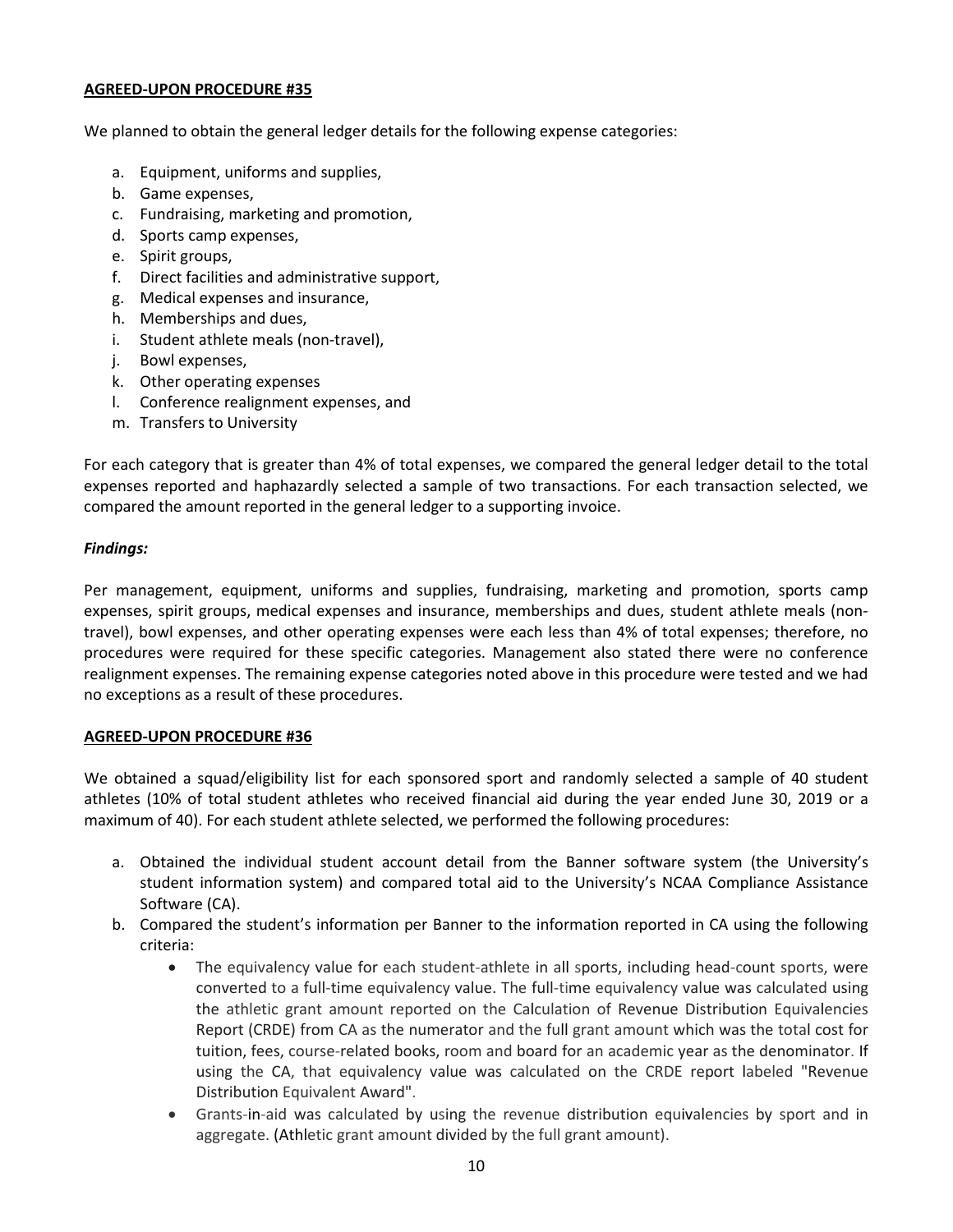- Other expenses related to attendance (also known as gap money or cost of attendance) were not included in grants-in-aid revenue distribution equivalencies. Only tuition, fees, room, board and course-related books were countable for grants-in-aid revenue distribution per Bylaw 20.02.07.
- Full grant amounts were entered as a full year of tuition, not a semester or quarter.
- Student-athletes were only counted once and did not receive a revenue distribution equivalency greater than 1.00.
- Athletic grants were valid for revenue distribution purposes only in sports in which the NCAA conducts championship competitions, emerging sports for women and football were included in the calculations.
- Grants-in-aid was valid for revenue distribution purposes in NCAA sports that did not meet the minimum contests and participants' requirements of Bylaw 20.9.6.3.
- Grants awarded to student-athletes listed on the CRDE as "Exhausted Eligibility (fifth -year)" or "Medical" received credit in the grants-in-aid component.
- The athletics aid equivalency did not exceed maximum equivalency limits set by Bylaw 15.5.3.1.
- If a sport was discontinued and the grant(s) were still being honored by the University, the grant(s) were included in student-athlete aid for revenue distribution purposes.
- All equivalency calculations were rounded to two decimal places.
- If a student selected received a Pell Grant, the value of the grant was not included in the calculation of equivalencies or the total dollar amount of student athletic aid expense for the University.
- If a student selected received a Pell Grant, the student's grant was included in the total number and total value of Pell Grants reported for Revenue Distribution purposes in the NCAA Membership Financial Reporting System.

•

# *Findings:*

We found no exceptions as a result of procedure "b". The results of performing procedure "a" are as follows:

|                        |               | <b>Student Account</b> |           | <b>Per NCAA</b> |                   |                      |
|------------------------|---------------|------------------------|-----------|-----------------|-------------------|----------------------|
| <b>Student Athlete</b> | <b>Detail</b> |                        | Software* |                 | <b>Difference</b> |                      |
| Student Athlete 1      | \$            | 32,199                 | Ŝ         | 31,594          | Ŝ                 | 605                  |
| Student Athlete 2      |               | 54,333                 |           | 52,276          |                   | $2,057$ <sup>1</sup> |
| Student Athlete 3      |               | 43,528                 |           | 42,253          |                   | $1,275$ <sup>1</sup> |
| Student Athlete 4      |               | 42,107                 |           | 41,842          |                   | 265                  |
| Student Athlete 5      |               | 16,281                 |           | 15,216          |                   | $1,065$ <sup>1</sup> |
| Student Athlete 6      |               | 21,025                 |           | 20,760          |                   | 265                  |
| Student Athlete 7      |               | 26,728                 |           | 25,336          |                   | $1,392$ <sup>2</sup> |
| Student Athlete 8      |               | 27,121                 |           | 26,160          |                   | 961                  |
| Student Athlete 9      |               | 51,315                 |           | 51,050          |                   | 265                  |
| Student Athlete 10     |               | 53,481                 |           | 52,276          |                   | 1,205                |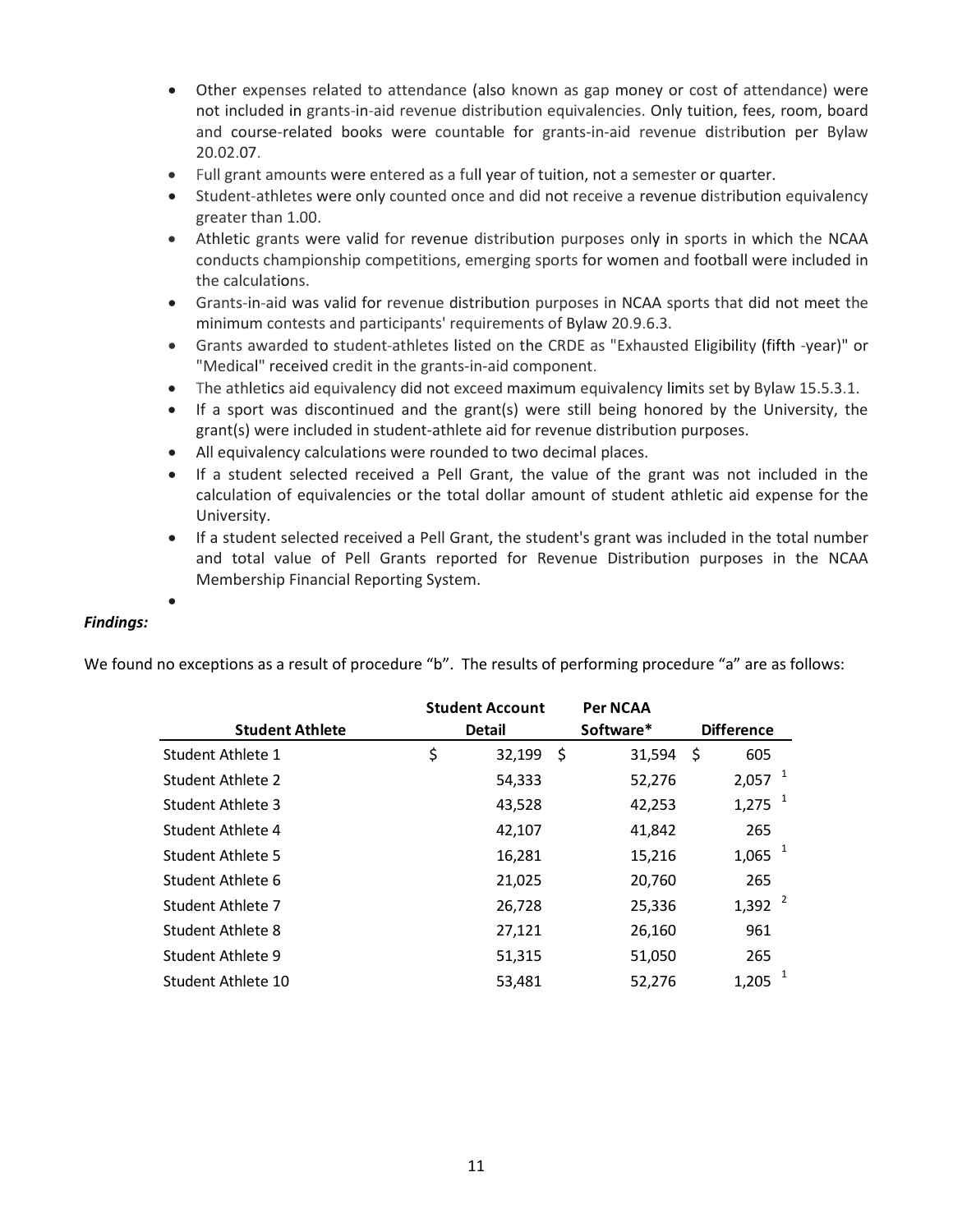# *Findings, Continued:*

| Student Athlete 11        | 15,657 | 15,184 | 473                   |
|---------------------------|--------|--------|-----------------------|
| Student Athlete 12        | 26,911 | 26,138 | 773                   |
| Student Athlete 13        | 13,425 | 13,160 | 265                   |
| Student Athlete 14        | 10,625 | 10,360 | 265                   |
| Student Athlete 15        | 9,465  | 9,200  | 265                   |
| Student Athlete 16        | 55,111 | 52,276 | 2,835                 |
| Student Athlete 17        | 9,665  | 9,400  | 265                   |
| Student Athlete 18        | 5,465  | 5,200  | 265                   |
| Student Athlete 19        | 56,557 | 52,276 | 1<br>4,281            |
| Student Athlete 20        | 1,065  | 800    | 265                   |
| Student Athlete 21        | 54,013 | 52,276 | $\mathbf{1}$<br>1,737 |
| <b>Student Athlete 22</b> | 29,201 | 28,086 | 1,115                 |
| Student Athlete 23        | 17,976 | 16,001 | $\mathbf{1}$<br>1,975 |
| Student Athlete 24        | 35,284 | 34,405 | 879                   |
| <b>Student Athlete 25</b> | 55,571 | 52,276 | $\mathbf{1}$<br>3,295 |
| Student Athlete 26        | 53,741 | 52,276 | 1,465                 |
| Student Athlete 27        | 26,871 | 26,138 | 733                   |
| Student Athlete 28        | 44,822 | 43,781 | $\mathbf{1}$<br>1,041 |
| Student Athlete 29        | 16,065 | 15,800 | 265                   |
| Student Athlete 30        | 39,507 | 39,242 | 265                   |
| Student Athlete 31        | 55,351 | 52,276 | $\mathbf{1}$<br>3,075 |
| Student Athlete 32        | 28,065 | 27,000 | 1,065                 |
| Student Athlete 33        | 15,797 | 15,184 | 613                   |
| Student Athlete 34        | 31,807 | 31,542 | 265                   |
| <b>Student Athlete 35</b> | 44,080 | 42,659 | 3<br>1,421            |
| Student Athlete 36        | 29,347 | 29,082 | 265                   |
| Student Athlete 37        | 52,801 | 52,276 | 525                   |
| <b>Student Athlete 38</b> | 54,791 | 52,276 | 2,515                 |
| Student Athlete 39        | 49,726 | 48,117 | 3<br>1,609            |
| Student Athlete 40        | 16,450 | 15,797 | 653                   |
|                           |        |        |                       |

\*Per NCAA Bylaw 15, an institution with several official on-campus housing rates listed in its catalog may use the average of the room cost for all students living on campus or the actual cost. In addition, the NCAA requires the institution to use an \$800 figure for its books equivalency computation even though the institution may pay less than, equal to or greater than \$800 for each student-athlete's actual books cost. The amounts listed in the student's account detail are based on the official book number used by the University of South Carolina Office of Student Financial Aid and Scholarships.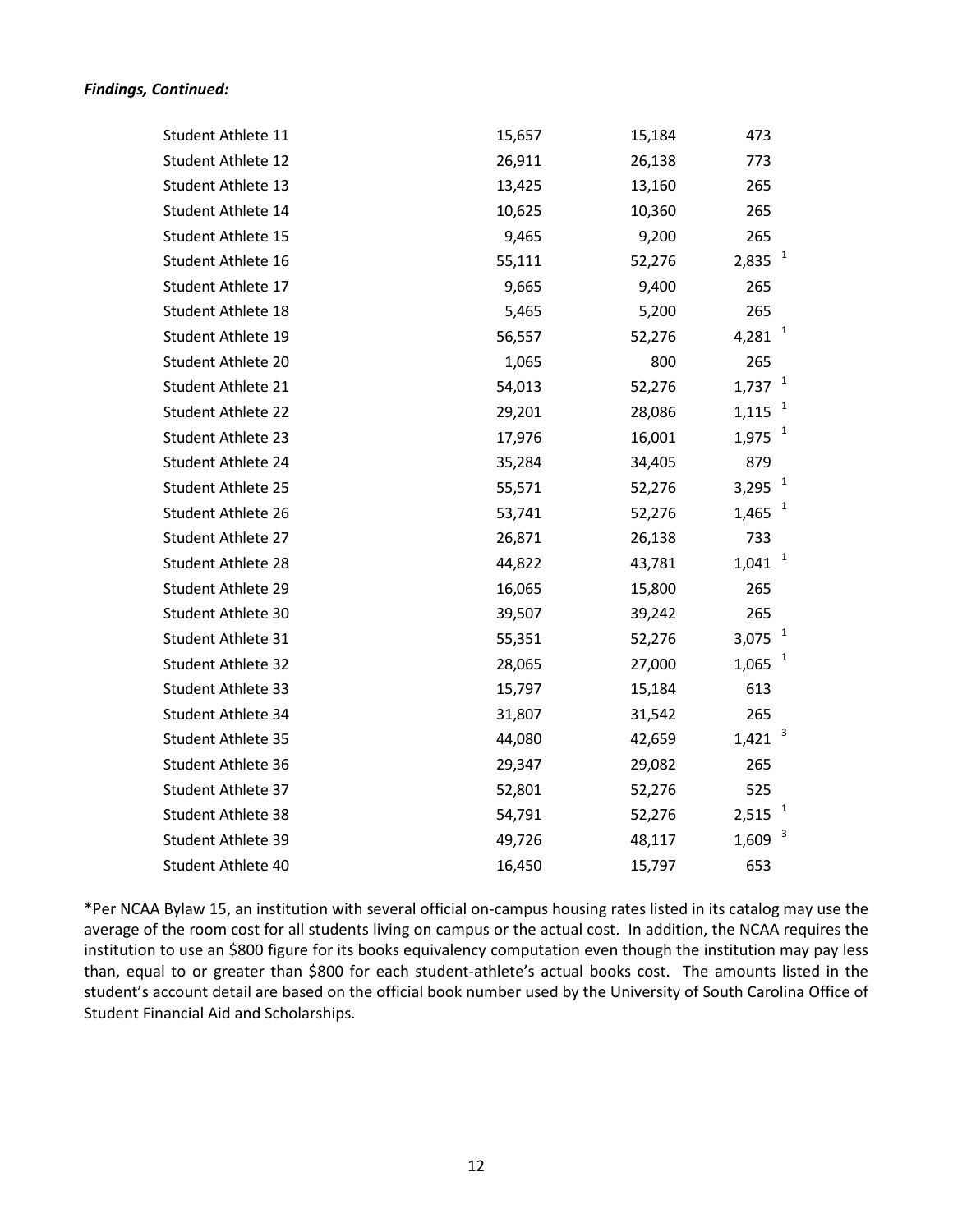# *Findings, Continued:*

Differences greater than \$1,000 were further explained by management. Management's explanations are as follows:

 $1$  Per management, this student had additional course fees for the fall and/or spring semesters that were recorded on the student's account detail and not in the NCAA software. The remainder of the difference is related to the set fee for books noted above.

 $2$  Per management, this student had additional course fees for the fall and/or spring semesters that were recorded on the student's account detail and not in the NCAA software.

<sup>3</sup> Per management, this student had additional course fees and health center fees for the fall and/or spring semesters that were recorded on the student's account detail and not in the NCAA software. The remainder of the difference is related to the set fee for books noted above.

# **AGREED-UPON PROCEDURE #37**

We recalculated the totals on the squad/eligibility lists obtained in procedure #36 for each sport and overall.

### *Findings:*

We found no exceptions as a result of these procedures.

### **AGREED-UPON PROCEDURE #38**

We obtained a listing of coaches employed by the Department for the year ended June 30, 2019. From this listing, we haphazardly selected one coach from each of football and men and women's basketball as well as one additional coach. For each of the selected coaches, we compared the recorded salary expense, including salary, benefits, and bonuses paid by the Department per payroll summary registers to their employment contract.

# *Findings:*

We found no exceptions as a result of these procedures.

# **AGREED-UPON PROCEDURE #39**

We obtained a listing of coaches who received other compensation and benefits paid by a third-party during the year ended June 30, 2019. From this listing, we haphazardly selected one coach from each of football and men and women's basketball and compared the compensation and benefits paid by the third-party to amounts specified in each respective employee contract.

# *Findings:*

We found no exceptions as a result of these procedures.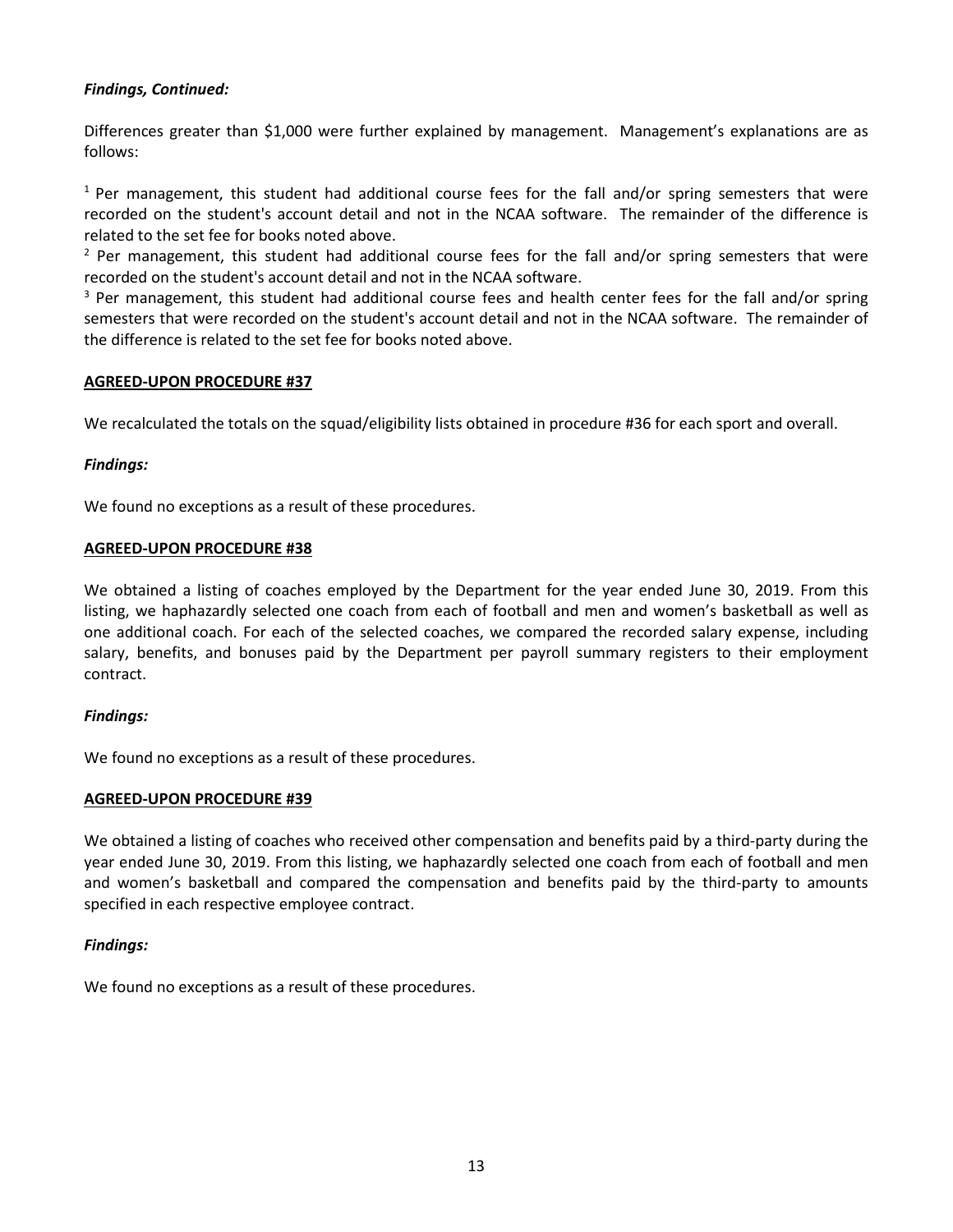We obtained a listing of support staff/administrative employees who were employed by the Department for the year ended June 30, 2019. From this listing, we haphazardly selected three support/administrative staff and compared their recorded salary, benefits and bonuses, if any, per payroll summary registers to their employment contract.

#### *Findings:*

We found no exceptions as a result of these procedures.

### **AGREED-UPON PROCEDURE #41**

We planned to obtain a listing of support staff/administrative salaries, benefits and bonuses paid by a thirdparty during the year ended June 30, 2019. From this listing, we planned to haphazardly select two support/administrative staff and compare the compensation and benefits paid by the third-party to amounts specified in each respective employee contract.

### *Findings:*

Per management, support staff/administrative salaries, benefits and bonuses paid by a third party were less than 4% of total expenses; therefore, no procedures were required for this specific category.

#### **AGREED-UPON PROCEDURE #42**

We planned to obtain a listing of employees who received severance payments during the year ended June 30, 2019 and compare the related termination letters or employment contracts to the amount reported in the Statement.

#### *Findings:*

Per management, severance payments were less than 4% of total expenses; therefore, no procedures were required for this specific category.

#### **AGREED-UPON PROCEDURE #43**

We compared the number of sponsored sports reported in the NCAA Membership Financial Reporting System to the Calculation of Revenue Distribution Equivalencies Report from the NCAA Compliance Assistant Software provided by the Department.

#### *Findings:*

We found no exceptions as a result of these procedures.

#### **AGREED-UPON PROCEDURE #44**

We obtained the Department's "Sports Sponsorship and Demographics Forms Report" for the year ended June 30, 2019 and compared the number of countable sports reported by the Department to the minimum requirements set forth in NCAA Bylaw 20.9.6.3.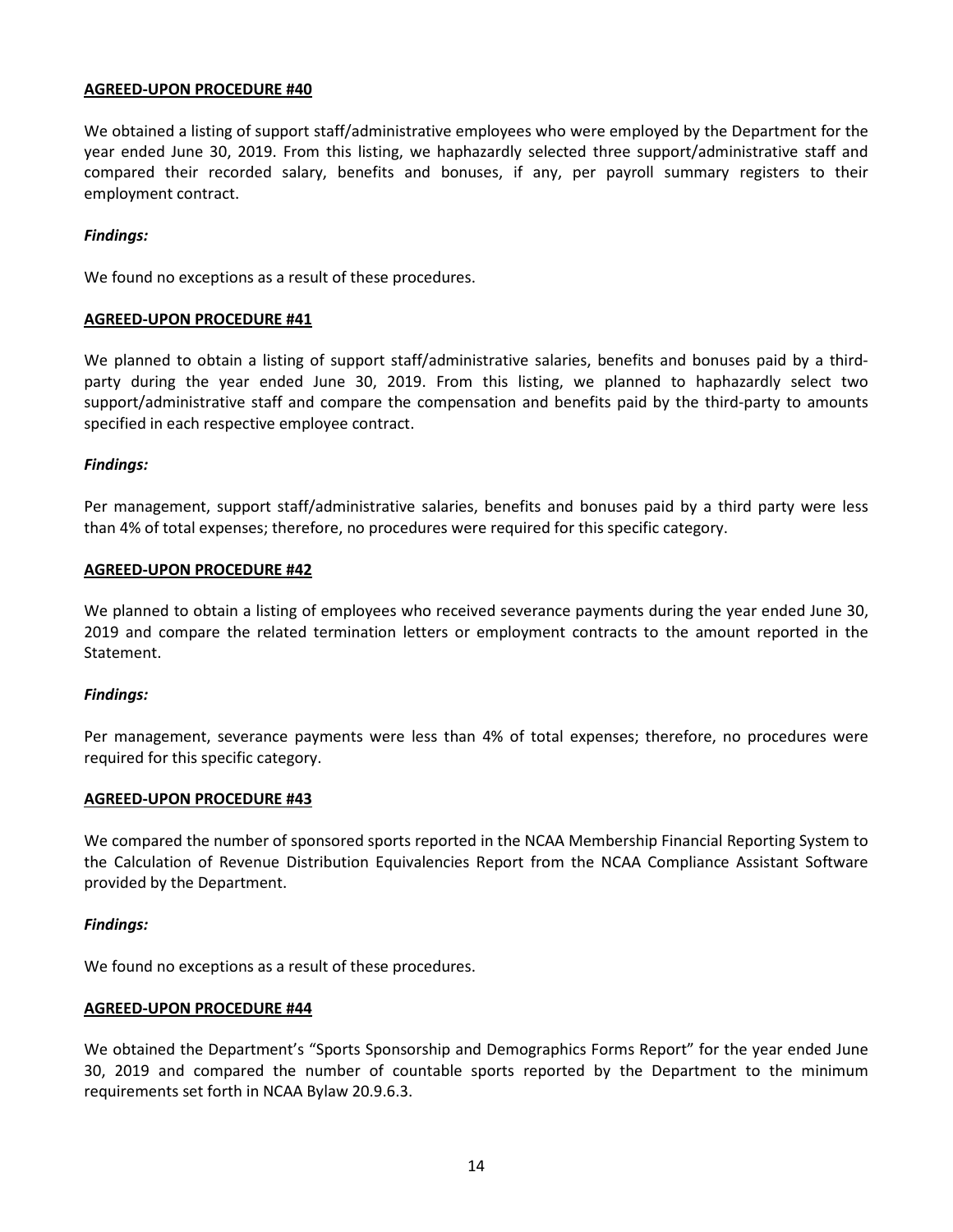We found no exceptions as a result of these procedures.

# **AGREED-UPON PROCEDURE #45**

We compared the total number of Division I student-athletes who, during the 2018-2019 academic year, received a Pell Grant award (i.e. Pell Grant recipients on Full Grant-in Aid, Pell Grant recipients on Partial Grantsin-Aid and Pell Grant recipients with no Grants-in-Aid) and the total value of those Pell Grants reported in the NCAA Membership Financial Reporting System to a report generated out of the Department's financial aid records, of all student-athlete Pell Grants.

### *Findings:*

We found no exceptions as a result of these procedures.

### **AGREED-UPON PROCEDURE #46**

We requested the Department to identify all intercollegiate athletics-related affiliated and outside organizations.

### *Findings:*

Per management, the Gamecock Club of the University of South Carolina (the Gamecock Club) is an affiliated organization whose primary mission is to promote intercollegiate athletics at the University.

#### **AGREED-UPON PROCEDURE #47**

For those organizations identified in procedure #46, we obtained the following, if available:

- a. Audited financial statements,
- b. Any additional reports regarding internal control matters, and
- c. Corrective actions taken in response to comments concerning internal control structure, if any.

#### *Findings:*

We found no exceptions as a result of these procedures.

#### **AGREED-UPON PROCEDURE #48**

We compared and agreed the revenue and expenses included in the audited financial statements (obtained in procedure #47) to the Statement.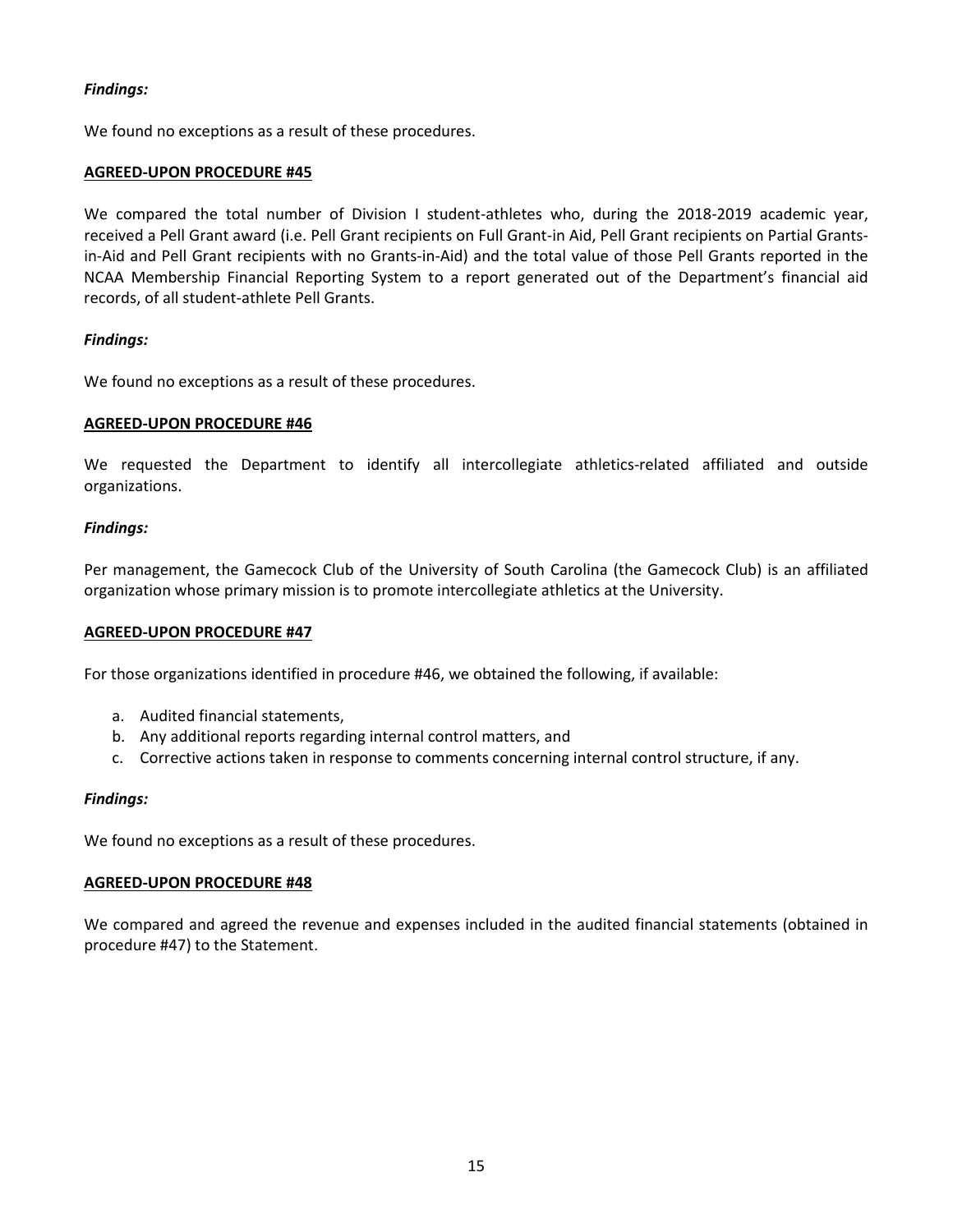We found no exceptions as a result of these procedures.

This agreed-upon procedures engagement was performed in accordance with standards established by the American Institute of Certified Public Accountants. We were not engaged to, and we did not, perform an audit or review, the objective of which would be the expression of an opinion on the specified areas, accounts, or items and on the effectiveness of internal control over financial reporting described in paragraph one and procedures described in this report. Accordingly, we do not express such an opinion. Had we performed additional procedures, other matters might have come to our attention that would have been reported to you.

This report is intended solely for the information and use of the Audit and Compliance Committee and management of the University of South Carolina - Columbia, Department of Athletics, and is not intended to be and should not be used by anyone other than these specified parties.

Elliott Davis, LLC

Columbia, South Carolina January 10, 2020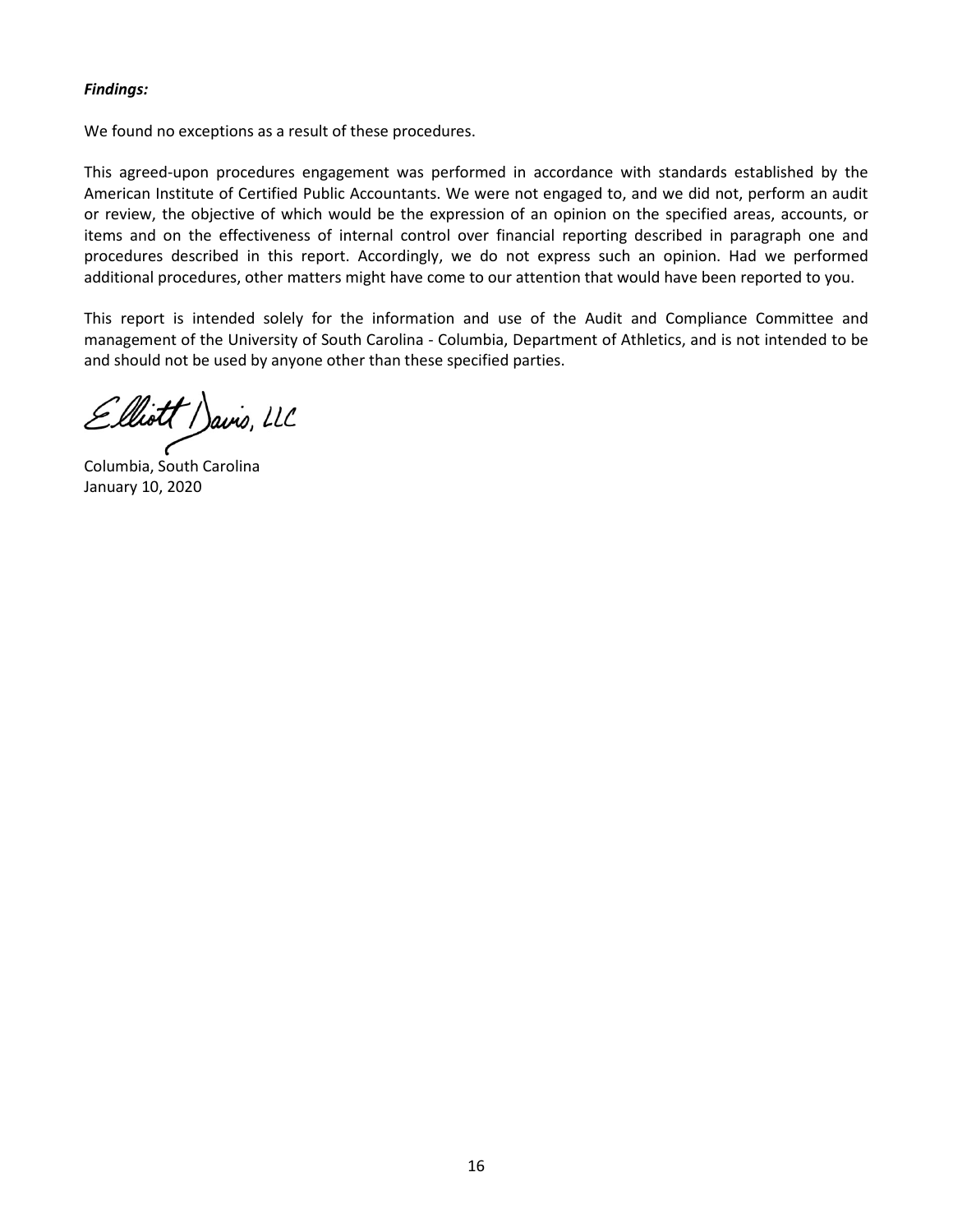# University of South Carolina - Columbia *Attachment A*

**Department of Athletics**

*Statement of Revenues, Expenses and Transfers (Unaudited)*

*For the year ended June 30, 2019*

|                                                  | Football         | Men's<br><b>Basketball</b> | Women's<br><b>Basketball</b> | Other<br><b>Sports</b> | Non-<br>Program<br><b>Specific</b> | Total          |
|--------------------------------------------------|------------------|----------------------------|------------------------------|------------------------|------------------------------------|----------------|
| Revenues                                         |                  |                            |                              |                        |                                    |                |
| Admissions/ticket sales                          | 20,077,639<br>\$ | \$<br>1,763,479            | \$<br>618,634                | 1,292,855<br>\$        | \$<br>4,953,777                    | \$28,706,384   |
| Direct institutional support                     | 1,381,722        | 301,533                    | 287,091                      | 2,650,128              | 37,517                             | 4,657,991      |
| Less transfers to University                     |                  |                            |                              |                        | (4,657,991)                        | (4,657,991)    |
| Guarantees                                       |                  |                            | ä,                           | 5,000                  |                                    | 5,000          |
| Contributions                                    | 11,951,711       | 468,319                    | 93,592                       | 898,236                | 17,761,379                         | 31,173,237     |
| In-kind gifts                                    |                  |                            |                              |                        | 589,793                            | 589,793        |
| Compensation and benefits provided by a          |                  |                            |                              |                        |                                    |                |
| third party                                      | 4,900,000        | 2,350,000                  | 850,000                      | 175,000                | 362,813                            | 8,637,813      |
| <b>NCAA</b> distributions                        |                  | 2,163,760                  | 87,749                       | 144,380                | 300,000                            | 2,695,889      |
| Conference distributions                         | 8,104,001        | 412,661                    | 6,300                        |                        | 1,714,553                          | 10,237,515     |
| Broadcast television, radio and internet rights  | 12,696,333       | 3,461,385                  |                              | ÷,                     | 15,603,540                         | 31,761,258     |
| Program, concession, novelty sales and parking   | 3,057,643        | 171,623                    | 176,993                      | 359,956                | 1,178,885                          | 4,945,100      |
| Royalties, licensing, advertisements             |                  |                            |                              |                        |                                    |                |
| and sponsorships                                 | 9,600            |                            | 15,000                       | 1,500,000              | 9,086,043                          | 10,610,643     |
| Sports camp revenues                             |                  |                            |                              |                        | 66,731                             | 66,731         |
| Endowment and investment income                  |                  |                            |                              |                        | 491,460                            | 491,460        |
| Bowl revenues                                    | 1,668,250        |                            |                              |                        |                                    | 1,668,250      |
| Other operating revenues                         | 1,557,638        | 900                        | 71,812                       | 419,761                | 7,056,475                          | 9,106,586      |
| <b>Total revenues</b>                            | 65,404,537       | 11,093,660                 | 2,207,171                    | 7,445,316              | 54,544,975                         | 140,695,659    |
|                                                  |                  |                            |                              |                        |                                    |                |
| Expenses                                         |                  |                            |                              |                        |                                    |                |
| Athletic student financial aid                   | 6,281,005        | 1,056,403                  | 971,424                      | 10,449,251             | 643,766                            | 19,401,849     |
| Guarantees                                       | 2,929,930        | 395,000                    | 44,500                       | 82,133                 |                                    | 3,451,563      |
| Coaching salaries, benefits, and bonuses         |                  |                            |                              |                        |                                    |                |
| paid by the Department and related entities      | 5,952,266        | 1,738,599                  | 2,250,869                    | 6,179,430              |                                    | 16,121,164     |
| Coaching salaries, benefits, and bonuses         |                  |                            |                              |                        |                                    |                |
| paid by a third party                            | 4,775,000        | 2,350,000                  | 850,000                      | 175,000                |                                    | 8,150,000      |
| Support staff/administrative salaries, benefits, |                  |                            |                              |                        |                                    |                |
| and bonuses paid by the Department and           |                  |                            |                              |                        |                                    |                |
| related entities                                 | 3,720,224        | 557,467                    | 611,066                      | 824,065                | 21,488,868                         | 27,201,690     |
| Support staff/administrative salaries, benefits  |                  |                            |                              |                        |                                    |                |
| and bonuses paid by a third party                | 125,000          |                            |                              | $\sim$                 | 362,813                            | 487,813        |
| Severance payments                               | 204,020          |                            |                              | 78,253                 |                                    | 282,273        |
| Recruiting                                       | 931,666          | 223,325                    | 214,032                      | 735,182                | 24,543                             | 2,128,748      |
| Team travel                                      | 1,594,436        | 899,942                    | 777,306                      | 3,627,007              |                                    | 6,898,691      |
| Equipment, uniforms and supplies                 | 1,699,026        | 138,469                    | 144,462                      | 1,529,378              | ä,                                 | 3,511,335      |
| Game expenses                                    | 3,994,931        | 743,005                    | 740,495                      | 2,160,162              |                                    | 7,638,593      |
| Fundraising, marketing and promotion             | 82,074           | 20,019                     | 48,529                       | 39,399                 | 1,976,967                          | 2,166,988      |
| Sports camp expenses                             |                  |                            |                              |                        | 139,564                            | 139,564        |
| Direct facilities and administrative support     | 456,570          | 291,239                    | 56,090                       | 1,555,582              | 13,359,016                         | 15,718,497     |
| Athletic facilities, debt service, leases and    |                  |                            |                              |                        |                                    |                |
| rentals                                          | 1,120,431        | 22,289                     | 20,654                       | 115,840                | 12,760,959                         | 14,040,173     |
| Spirit groups                                    |                  |                            |                              |                        | 398,568                            | 398,568        |
| Medical expenses and insurance                   | $\overline{a}$   |                            |                              | 9,173                  | 1,660,983                          | 1,670,156      |
| Memberships and dues                             | 4,840            | 535                        | 850                          | 20,082                 | 140,493                            | 166,800        |
| Student athlete meals (non-travel)               | 908,117          | 80,330                     | 33,160                       | 164,010                |                                    | 1,185,617      |
| <b>Bowl expenses</b>                             | 1,051,025        |                            |                              |                        |                                    | 1,051,025      |
| Bowl expenses - coaches compensation/bonus       | 310,270          |                            |                              |                        |                                    | 310,270        |
| Other operating expenses                         | 465,948          | 45,342                     | 69,949                       | 355,238                | 3,821,878                          | 4,758,355      |
| <b>Total expenses</b>                            | 36,606,779       | 8,561,964                  | 6,833,386                    | 28,099,185             | 56,778,418                         | 136,879,732    |
| <b>Transfers to University</b>                   | 50,000           |                            |                              |                        | 3,616,601                          | 3,666,601      |
| <b>Excess (deficiencies) of revenues</b>         |                  |                            |                              |                        |                                    |                |
| over (under) expenses and transfers              | \$28,747,758     | 2,531,696<br>\$            | \$ (4,626,215)               | \$ (20,653,869)        | \$<br>(5,850,044)                  | 149,326<br>\$. |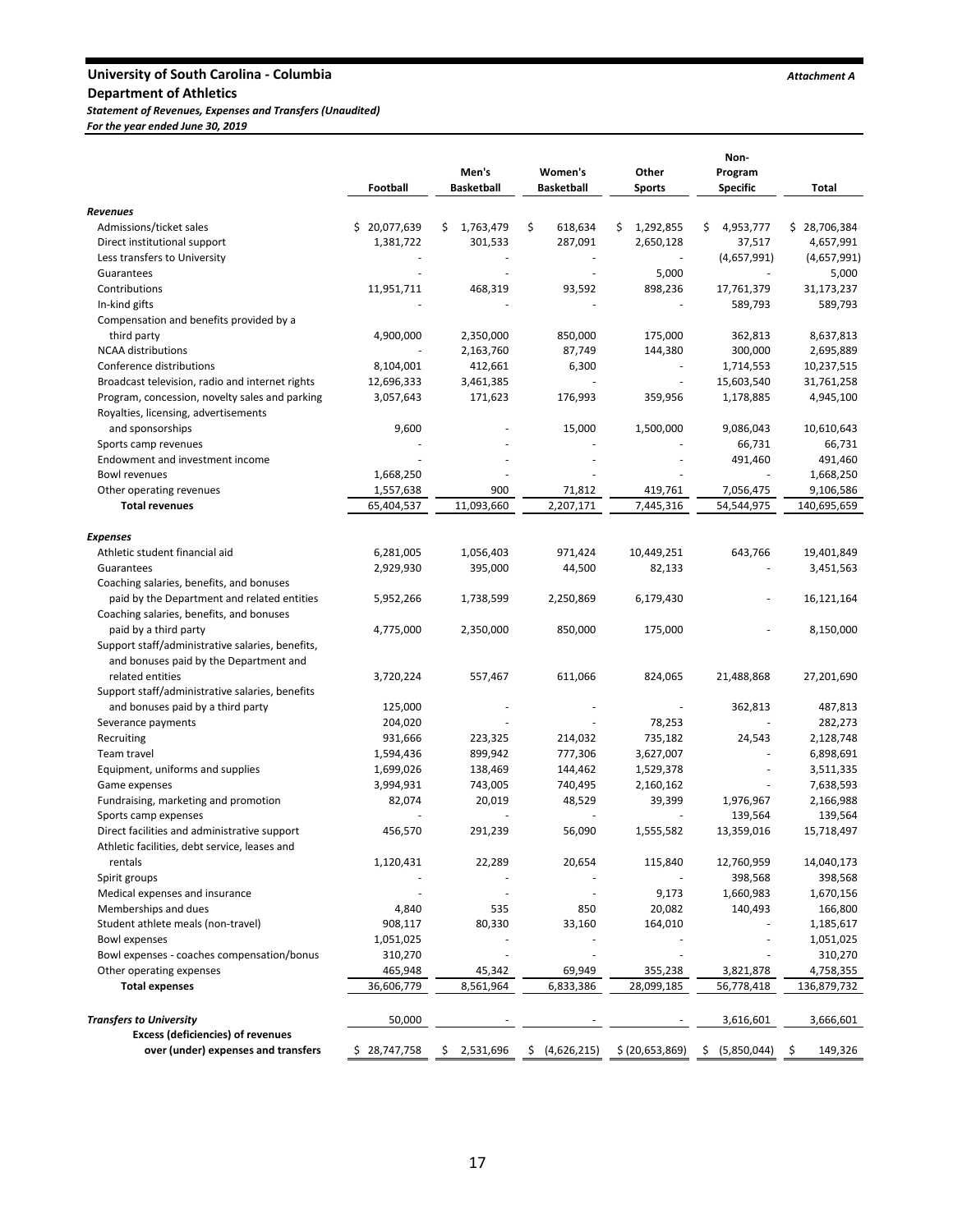# **Note 1. Summary of Significant Accounting Policies**

The University of South Carolina - Columbia, Department of Athletics (the Department) is an auxiliary enterprise of the University of South Carolina - Columbia (the University) and as such is responsible for the Intercollegiate Athletic Program of the University. The Department's transactions are reported in the University's unrestricted current funds in the auxiliary enterprises subgroup.

*Basis of Presentation* - The accompanying Statement of Revenues, Expenses and Transfers (the Statement) presents the recorded amounts of revenues, expenses and transfers of the University of South Carolina - Columbia's Department of Athletics. It is not intended to be a complete presentation of the revenues, expenses and transfers of the University of South Carolina or the University of South Carolina - Columbia campus. The Statement has been prepared using the economic resources measurement focus and the accrual basis of accounting. Under the accrual basis, revenues are recognized when earned and expenses when supplies or services are received.

Indirect costs, including general administrative costs, maintenance, and other related costs, are not allocated because the Department pays explicitly for Department services.

*Contributions* - All contributions are considered to be available for unrestricted use unless specifically restricted by the donor. Amounts that are restricted by the donor are reported as deferred revenue until such time as the restriction expires (that is, when a stipulated time restriction ends or a purpose restriction is accomplished).

*Student Activity/Ticket Fees* - For the year ended June 30, 2019, the University provided revenue (funding) to the Department for estimated athletic event tickets provided to students. This revenue is calculated by the estimated undergraduate student head count and a guaranteed associated relief payment. The Department recognized student activity/ticket fees of approximately \$4,954,000 in Admission/Ticket Sales for the year ended June 30, 2019.

*Athletic Student Aid* - The Statement includes athletic financial assistance awards for students participating in athletic programs. Financial assistance awarded to athletic participants on the basis of other criteria, such as need or academic excellence, is not reflected in the Statement.

#### **Note 2. NCAA Legislation**

In June 1985, the National Collegiate Athletics Association (NCAA) adopted legislation that required all expenses for, or on behalf of, an institution's intercollegiate athletics program, including those by outside organizations, to be included in the Statement of Revenues, Expenses and Transfers.

In January 1987, the NCAA constitution was amended to exempt from the audit requirement those with operating budgets for intercollegiate athletics of less than \$300,000.

In January 1988, the constitution was again amended. This amendment removed the audit requirement from the NCAA constitution and incorporated its provision into three separate bylaws, which contain revisions specific to each membership division. In August 2004, the NCAA replaced the financial audit guidelines with a set of agreed-upon procedures.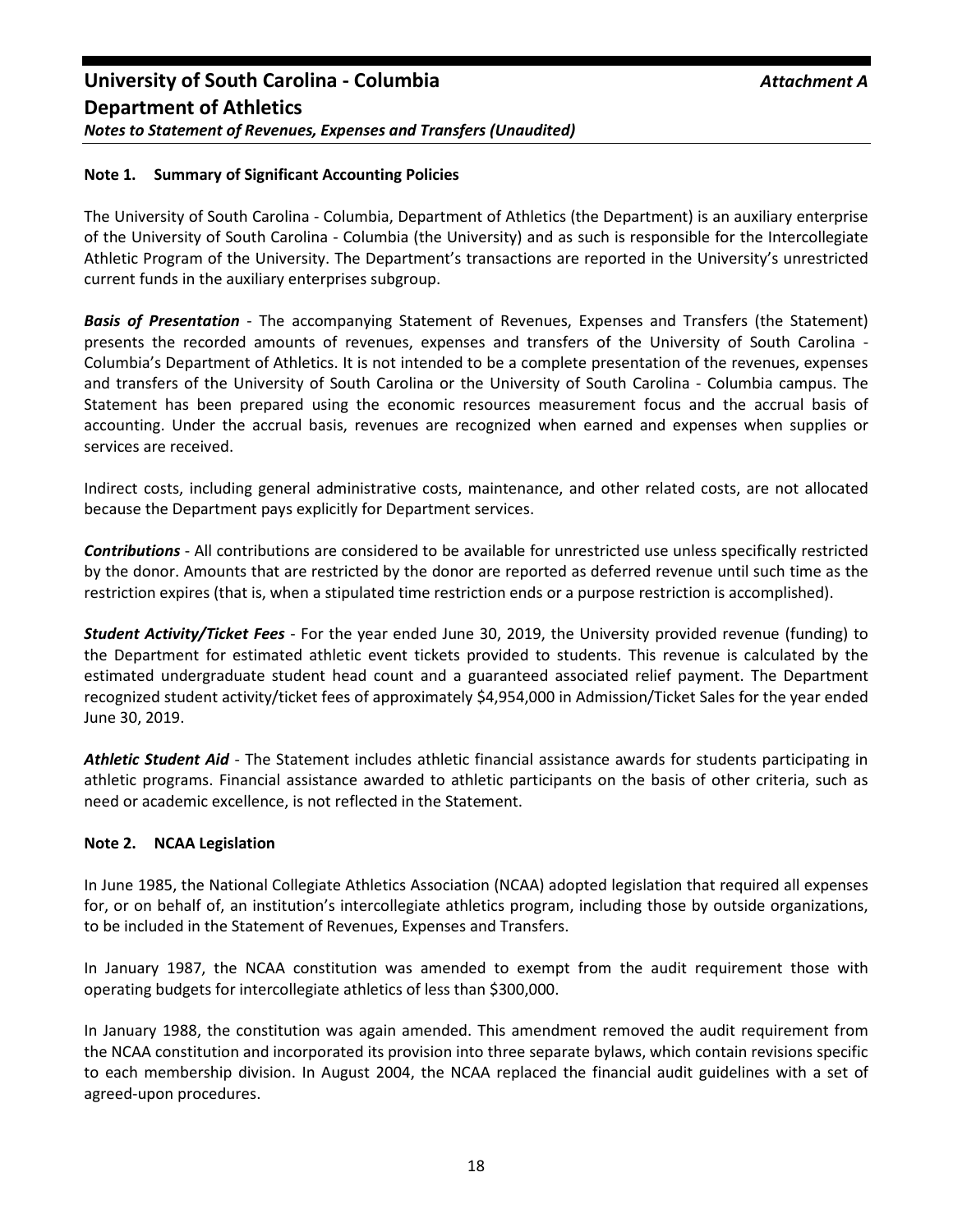# **Note 2. NCAA Legislation, Continued**

As a Division I member of the NCAA, the Department is required to have agreed-upon procedures performed on the Statement each year. NCAA bylaws require all expenses for, or on behalf of, the University's Intercollegiate Athletics Program, including those by outside organizations, to be included on the Statement.

# **Note 3. Outside Organizations**

The Gamecock Club of the University of South Carolina (the Gamecock Club) is a 501(C)(3) organization with its own charter and Board which has as its primary mission to promote intercollegiate athletics at the University through scholarship fundraising, general fundraising and awareness of the University's athletic program. During the year ended June 30, 2019, the Gamecock Club recognized approximately \$13,150,000 and \$709,000 of contributions and other revenues, respectively. The Gamecock Club gifted approximately \$12,350,000 to the Department to fund scholarships for student athletes, which is included in Contributions Revenues on the Statement, and expended approximately \$1,379,000 to support Gamecock Club operations during the current year.

# **Note 4. Admissions/Ticket Sales**

The Department collected Fall 2019 football ticket sales on or before June 30, 2019 of approximately \$10,738,000. Recognition of these sales has been deferred until the year ended June 30, 2020. The Statement for the year ended June 30, 2019 reflects approximately \$10,085,000 in Fall 2018 football ticket sales which were collected on or before June 30, 2018.

# **Note 5. Revenue Concentration**

The Department received significant revenue from the Southeastern Conference, the Gamecock Club, and the University of South Carolina Educational Foundation (the Foundation). These three revenue sources and amounts are included in the Statement. The Southeastern Conference provided revenue in distributions totaling approximately \$44,145,000. The Gamecock Club provided approximately \$12,350,000. The Foundation provided approximately \$4,776,000.

# **Note 6. Capital Assets**

Capital assets are recorded at cost at the date of acquisition or fair market value at the date of donation in the case of gifts. The Department capitalizes movable personal property with a unit value in excess of \$5,000 and a useful life in excess of two years and depreciable land improvements, buildings and improvements, and intangible assets costing in excess of \$100,000.

Depreciation is computed using the straight-line method over the estimated useful lives of the assets, generally 15 to 55 years for buildings and improvements and land improvements; 2 to 25 years for machinery, equipment, and vehicles; and 3 to 10 years for intangibles. A full month of depreciation is taken the month the asset is placed in service and no depreciation is taken in the month of disposition.

The University capitalized approximately \$24,873,000 of expenditures related to Department facilities and equipment during the year ended June 30, 2019.